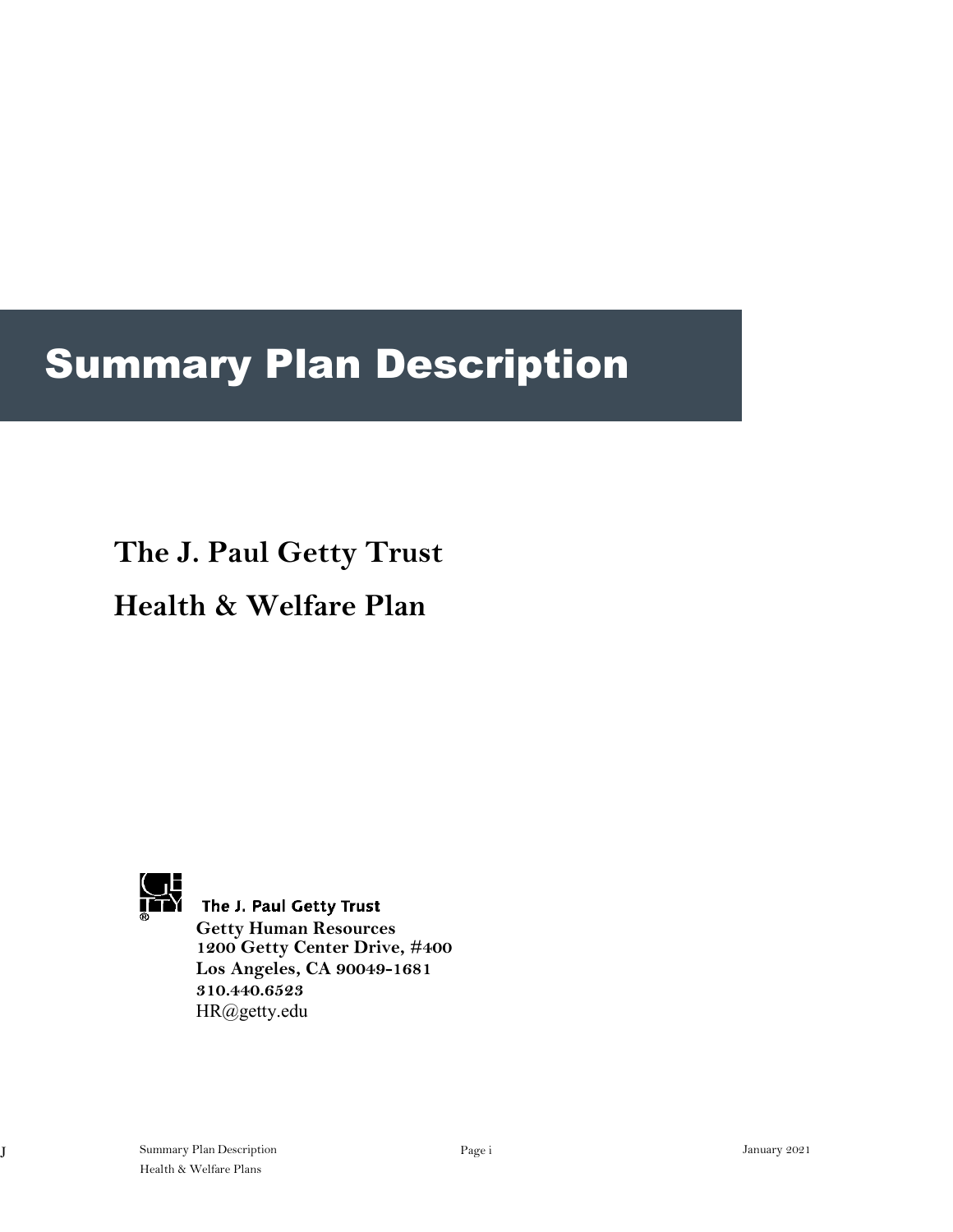### **Contents**

| HIPAA SPECIAL ENROLLMENT RIGHTS OR CHANGING COVERAGE ELECTIONS7           |  |
|---------------------------------------------------------------------------|--|
|                                                                           |  |
|                                                                           |  |
|                                                                           |  |
|                                                                           |  |
|                                                                           |  |
|                                                                           |  |
|                                                                           |  |
|                                                                           |  |
|                                                                           |  |
|                                                                           |  |
|                                                                           |  |
|                                                                           |  |
| You or Your Dependent Begins or Returns from an Unpaid Leave of Absence12 |  |
|                                                                           |  |
|                                                                           |  |
|                                                                           |  |
|                                                                           |  |
| $\emph{Recovery of Overpayments 13}$                                      |  |
|                                                                           |  |
|                                                                           |  |
|                                                                           |  |
|                                                                           |  |
|                                                                           |  |
|                                                                           |  |
|                                                                           |  |
|                                                                           |  |
|                                                                           |  |
|                                                                           |  |
|                                                                           |  |
|                                                                           |  |
|                                                                           |  |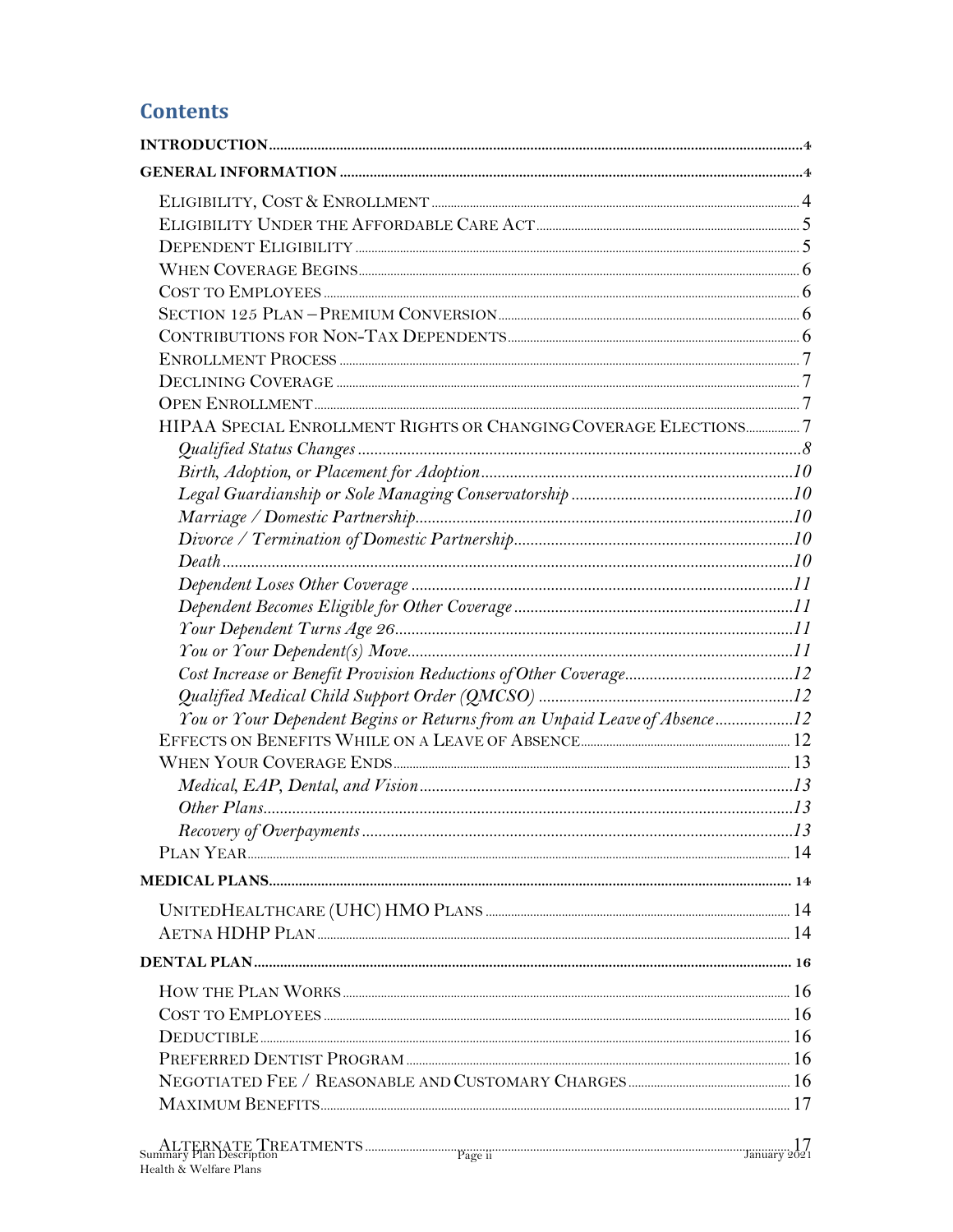| MEDICAID AND THE CHILDREN'S HEALTH INSURANCE PROGRAM (CHIP)26       |  |
|---------------------------------------------------------------------|--|
| YOUR RIGHTS UNDER THE NEWBORNS' & MOTHERS' HEALTH PROTECTION ACT 28 |  |
|                                                                     |  |
|                                                                     |  |
|                                                                     |  |
|                                                                     |  |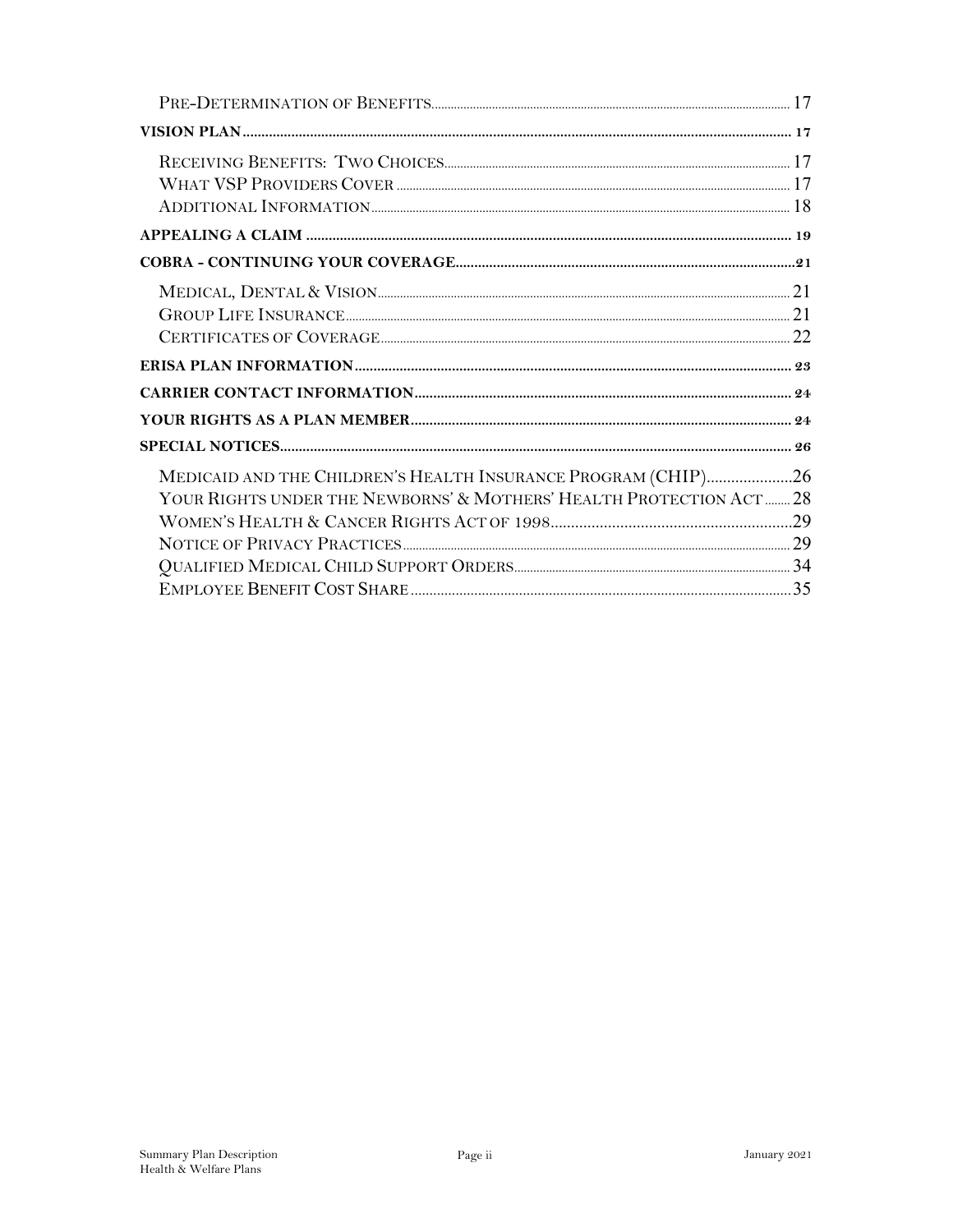# <span id="page-3-0"></span>**INTRODUCTION**

The J. Paul Getty Trust Health & Welfare Plan is designed to provide benefits to you and your eligible dependents. This summary, together with the booklets, certificates and evidence of coverage documents (collectively, Benefit Booklets), is intended to serve as the Summary Plan Description (SPD), as required by the Employee Retirement Income Security Act of 1974 (ERISA). The SPD describes the benefits provided by the J. Paul Getty Trust Health & Welfare Plan (the Plan) for eligible employees and their eligible dependents.

The Plan will provide benefits in accordance with applicable federal laws including the Consolidated Omnibus Budget Reconciliation Act (COBRA), the Health Insurance Portability and Accountability Act (HIPAA), the Mental Health Parity Act (MHPA), the Newborns' and Mothers' Health Protection Act (NMHPA), the Women's Health and Cancer Rights Act (WHCRA), the Mental Health Parity and Addiction Equity Act of 2008 (MHPAEA), the Genetic Information Nondiscrimination Act (GINA), and the applicable provisions of the Patient Protection and Affordable Care Act as amended by the Health Care and Education Reconciliation Act (collectively referred to as the Affordable Care Act).

This SPD is the Summary Plan Description (SPD) for the following plans:

- 
- Medical Group Life/AD&D
- Dental Business Travel Accident Insurance
- Vision Long-Term Disability (LTD)

If there is any conflict between this SPD and the plan documents, the plan documents and insurance contracts will govern. This SPD supersedes any previously issued SPDs or booklets describing the above-mentioned plans. This booklet is not intended as a contract and should not be construed as creating contractual obligations. All benefits are subject to change solely at the discretion of the J. Paul Getty Trust.

You should read this information carefully, discuss it with your family, and keep it with your other important papers for future reference. It is also available at [www.gettyhr.com](http://www.gettyhr.com/)

If you have any questions that are not answered in this SPD, call Getty Human Resources at 310.440.6523 or send an email to  $HR@getty.edu$ 

# <span id="page-3-1"></span>**GENERAL INFORMATION**

# <span id="page-3-2"></span>Eligibility, Cost & Enrollment

As an active employee regularly scheduled to work 60 hours or more in a two-week period, and expected to be in the position for 90 days or longer, you are eligible for the plans indicated in the table below: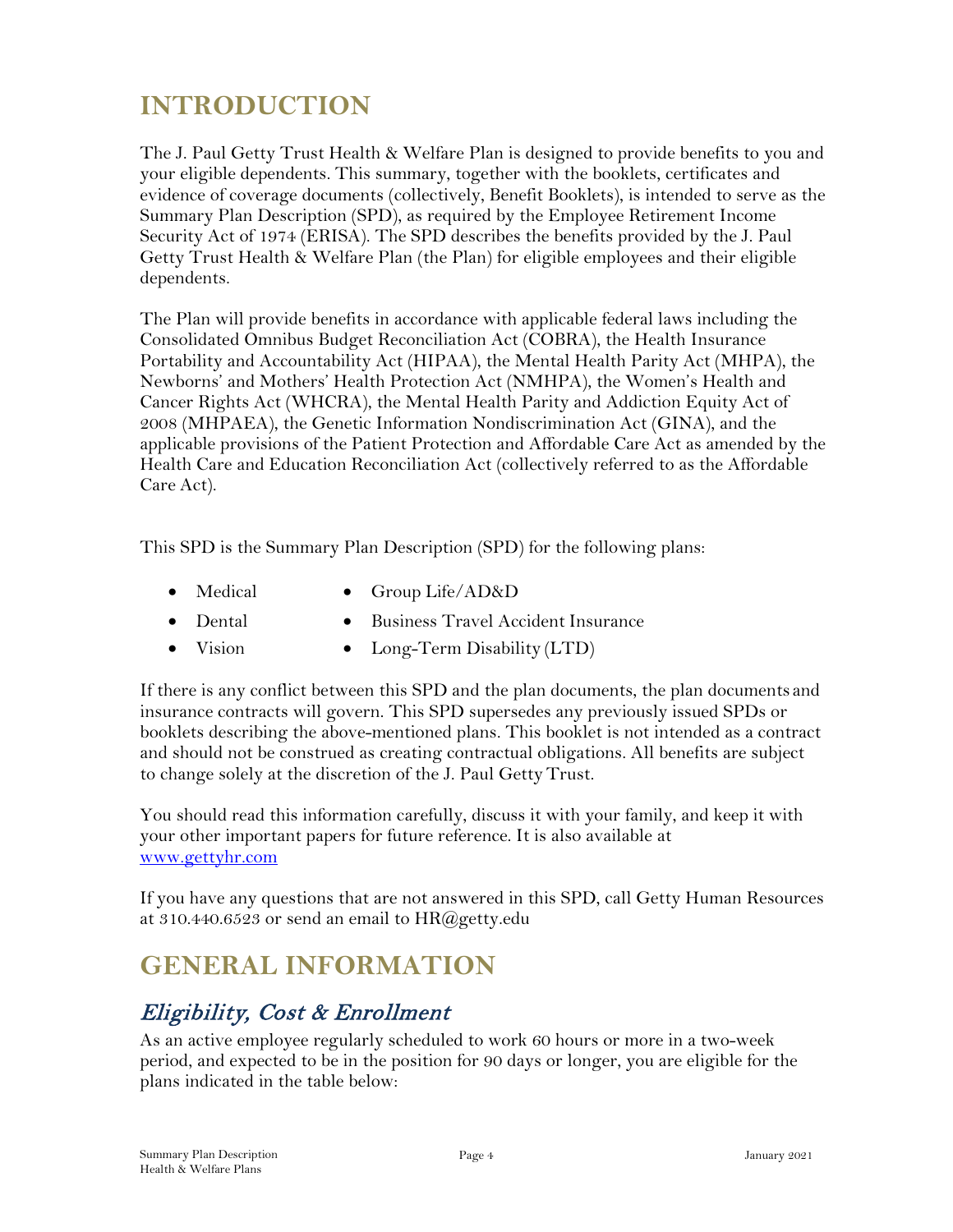| <b>Benefit Plans</b>             | <b>Regular Employees</b> | <b>Limited-Term Employees</b><br>3 months or $>$<br>Regularly scheduled to work 60 hours<br>or more in a two-week period |
|----------------------------------|--------------------------|--------------------------------------------------------------------------------------------------------------------------|
| Medical, Dental, Vision          | Yes                      | <b>Yes</b>                                                                                                               |
| Life, AD&D, LTD, Business Travel | <b>Yes</b>               | N <sub>0</sub>                                                                                                           |
| Flexible Spending Accounts (FSA) | Yes                      | No                                                                                                                       |
| Health Savings Accounts (HSA)    | Yes                      | <b>Yes</b>                                                                                                               |

# <span id="page-4-0"></span>Eligibility under the Affordable Care Act

If you do not meet the eligibility requirements described above (for example, if your hours vary and you are not regularly scheduled to work at the minimum number of hours per week), you may still be eligible for benefits if you satisfy the following eligibility standard:

You may be eligible for coverage if you worked an average of 30 hours per week over the course of a measurement period (which is considered full-time under the Affordable Care Act). The J. Paul Getty Trust looks back at your prior service to determine whether you might be considered full-time and eligible for benefits coverage. For ongoing employees, the Standard Measurement Period will be based on payroll cycles from mid-October "looking back" to the prior mid-October.

If the J. Paul Getty Trust determines that you are eligible based on an Initial Measurement or Standard Measurement review, you will be notified. If you are eligible for Medical benefits, you may stay on benefits for a Stability Period (12 months), even if your hours or wages decrease during that Stability Period, so long as you remain an employee and continue to make any required contributions toward your coverage.

For details concerning benefits eligibility under the Affordable Care Act, contact Getty Human Resources.

# <span id="page-4-1"></span>Dependent Eligibility

Dependents may be covered under the medical, dental and vision plans if they are your:

- Legal spouse;
- Domestic partner registered with the state of California, or equivalent;
- Children through December 31st of the year in which they turn 26; or Dependent children age 26 or older who are physically or mentally incapable of self-support.
- Children for whom the Plan is required to provide coverage under a Qualified Medical Child Support Order (QMCSO)

"Children" include biological children, stepchildren, children placed with you for adoption, legally adopted children, the biological or adopted children of a domestic partner, and children for whom you are the legal guardian.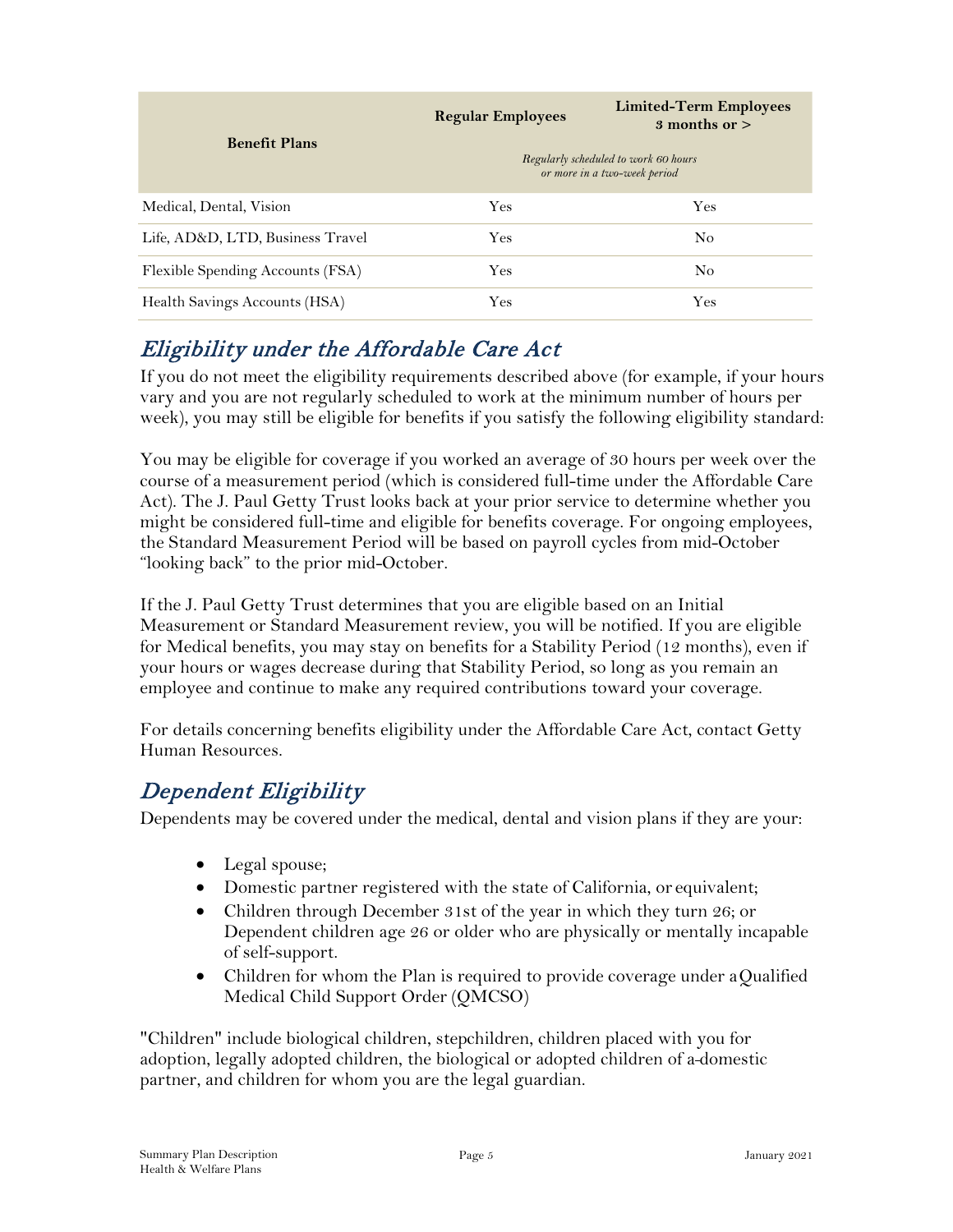No one is eligible as a dependent while:

- Serving in the military of any country, or
- Residing outside the United States.

In the enrollment process, you must attest to the eligibility of a dependent. Upon request, you must be able to provide documentation of your dependent's eligibility, such as a birth certificate, marriage certificate, court order, California Declaration of Domestic Partnership Registration, etc.

# <span id="page-5-0"></span>When Coverage Begins

Coverage begins on your first day of full-time employment provided you meet the eligibility requirements described on page 4 and have enrolled. Or the first of the month (or beginning of the next Plan year) following a determination that you are a full-time employee as defined by the Affordable Care Act. The date coverage will begin is dependent on the non-assessment period in place for that individual.

# <span id="page-5-1"></span>Cost to Employees

### **Medical, EAP, Dental & Vision**

Participants are required to contribute to the cost of medical and dental coverage. When you enroll in one of the Getty's medical plans, you and your dependents are automatically enrolled in the EAP and Vision Plan at no additional cost. For a schedule of current costs, visit [www.gettyhr.com](http://www.gettyhr.com/) under the heading "Health" or contact Getty Human Resources at ext. 6523 or send an email to  $HR@getty.edu$ 

# <span id="page-5-2"></span>Section 125 Plan – Premium Conversion

J. Paul Getty Trust has established a premium conversion plan under Internal Revenue Code Section 125 in order for you to be able to pay your contributions for the Medical/Vision and Dental coverages provided under the Plan on a pre-tax basis. Required participant contributions are made through payroll deductions.

# <span id="page-5-3"></span>Contributions for Non-Tax Dependents

If you elect Medical/Vision and Dental coverage for your eligible domestic partner and his or her eligible children, and they do not qualify as your tax dependent, you will be required to pay contributions for domestic partner coverage on an after-tax basis. Also, the amount J. Paul Getty Trust contributes toward your domestic partner's coverage will be treated as imputed income. The amount of your imputed income will be added to your paychecks each payroll period and will be subject to income tax withholding. In addition, J. Paul Getty Trust will include the annual amount of this imputed income on your W-2 Form at the end of each year. Before enrolling your domestic partner and his or her eligible children, you should talk with your tax advisor about the tax implications for you.

**Group Life/AD&D, Business Travel Accident Insurance & Long Term Disability (LTD)**

### **Group Life/AD&D Coverage Amounts**

These plans are provided to eligible employees at no cost to the participant. The Getty provides two times salary to all full time employees up to a maximum amount of \$1,200,000. The Getty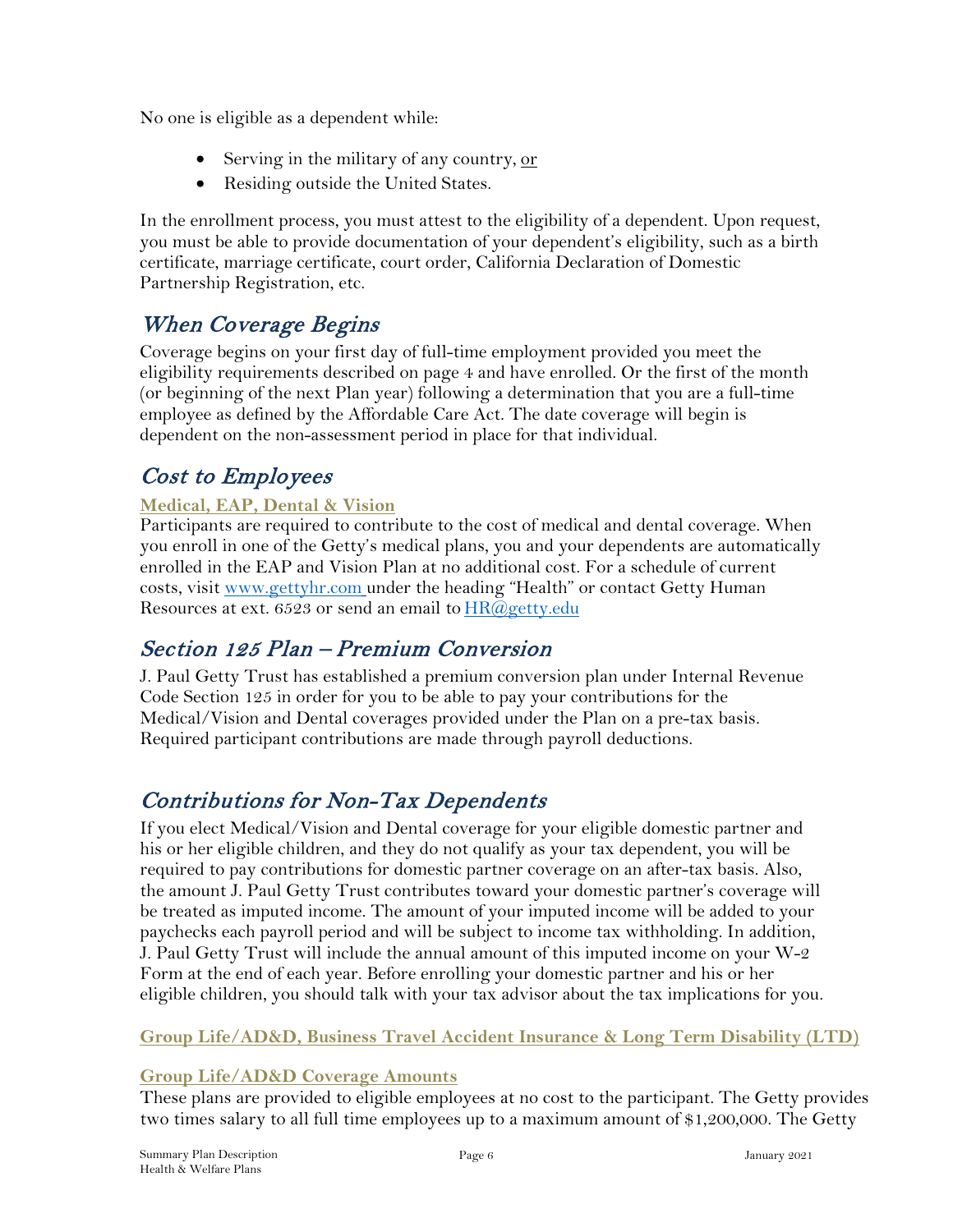also provides two times salary for Accidental Death and Dismemberment (AD&D) coverage while you are employed as a full time employee. You will be automatically enrolled in these two plans at the time you become benefits eligible. Your coverage amount will be adjusted to 65% of two times salary at age 65.

#### **Beneficiaries**

You must designate beneficiary for your Group Life/AD&D coverage. You will need to make this designation with your enrollment in benefits in Employee Self Service (ESS).

#### **Accelerated Benefit Option**

If you become terminally ill and are diagnosed with less than 12 months to live, you have the option to receive an Accelerated Death Benefit before you die. The benefit is a portion of the face value of the insurance in one lump-sum payment.

#### **Portability and Conversion Options**

If your Getty provided basic life insurance ends, you may be entitled to continue the coverage. You will receive a letter about how to convert your policy from Human Resources shortly after your coverage ends. You will be able to contact MetLife for the conversion information.

#### **Accidental Death and Dismemberment**

Accidental Death and Dismemberment (AD&D) Insurance provides coverage in the event you suffer an accidental loss of life, limb or sight within 90 days following an accident. Loss of limb includes loss of use of a limb. This coverage is provided by the Getty at no cost to you. The coverage amount is equal to 100% of your Group Life Insurance benefit.

The Dismemberment schedule pays the full amount if you:

- Lose both hands or both feet
- Lose sight in both eyes
- Lose one hand and one foot or
- Lose on hand or one foot and sight in one eye

The policy will pay out one-half the benefit if you:

- Lose one hand
- Lose one foot or
- Lose sight in one eye

#### **Business Travel Accident Insurance**

The Getty provides you with Business Travel Accident Insurance that pays three times your salary to your beneficiary on file if you die while traveling on Getty business. The maximum coverage is \$1,500,000. This coverage is provided by the Getty at no cost to you.

#### **Long-Term Disability**

The Getty provides you with Long-Term Disability Insurance (LTD). The Long-Term Disability plan provides you with replacement income in the event you become disabled and cannot continue to work full-time.

The benefit waiting period is defined as the period for which you must be continuously disabled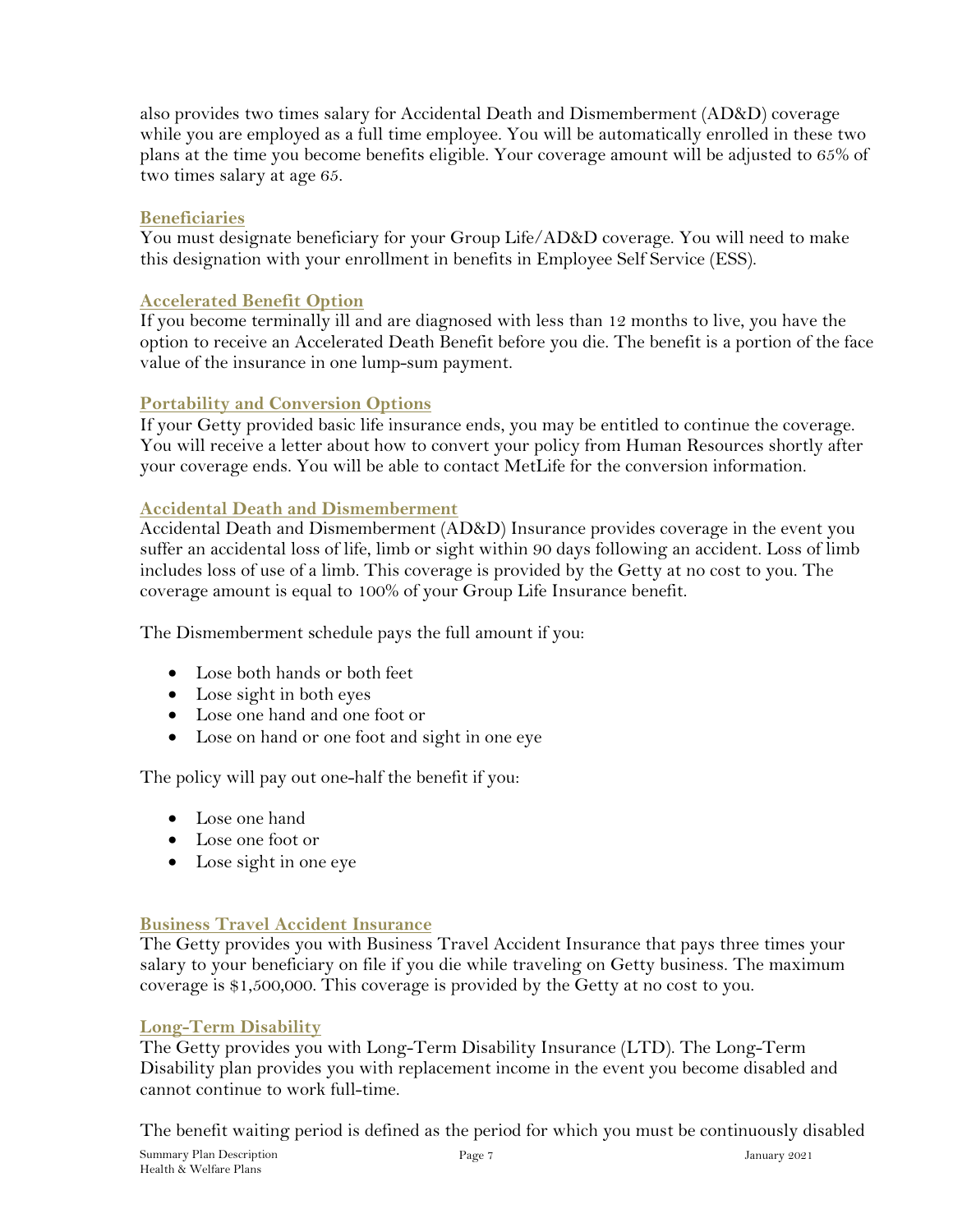before LTD benefits can become payable. No LTD benefits are payable during the benefit waiting period of 180 days.

#### **Definition of Disability**

You are disabled if you meet one of the following definitions:

- Own Occupation Definition of Disability;
- Any Occupation Definition of Disability; or
- Partial Disability Definition.

#### **Own Occupation Definition of Disability**

During the Benefit Waiting Period and the Own Occupation Period you are required to be disabled only from your own occupation. You are disabled from your own occupation if, as a result of physical disease, injury, pregnancy or mental disorder, you are unable to perform with reasonable continuity the material duties of your own occupation. The Own Occupation Period is as follows:

- Exempt employees 24 months
- Non-exempt employees 12 months

During the Own Occupation Period you may work in another occupation while you meet the Own Occupation Definition of Disability. However, you will no longer be disabled when your earnings from another occupation meet or exceed 80% of your indexed pre-disability earnings.

#### **Any Occupation Definition of Disability**

During the Any Occupation Period you are required to be unable to perform duties from all occupations. You are disabled from all occupations if, as a result of physical disease, injury, pregnancy or mental disorder, you are unable to perform with reasonable continuity the material duties of any occupation.

#### **Partial Disability**

During the Benefit Waiting Period and the Own Occupation Period, you are partially disabled when you work in your own occupation but, as a result of physical disease, injury, pregnancy or mental disorder, you are unable to earn 80% or more of your indexed pre-disability earnings in that occupation.

#### **Types of LTD Benefits**

Your monthly benefit will equal 603% of your monthly salary at the onset of your disability or \$25,000, whichever is less, minus 100% of the amount of any disability benefits you receive or are eligible to receive under Social Security, Workers' Compensation or any government law, state disability benefits or any benefits you receive under any other plan of the J. Paul Getty Trust. In no event will your monthly disability benefit payable from this plan be reduced to less than \$50 or 15% of your monthly benefit, whichever is the lesser amount.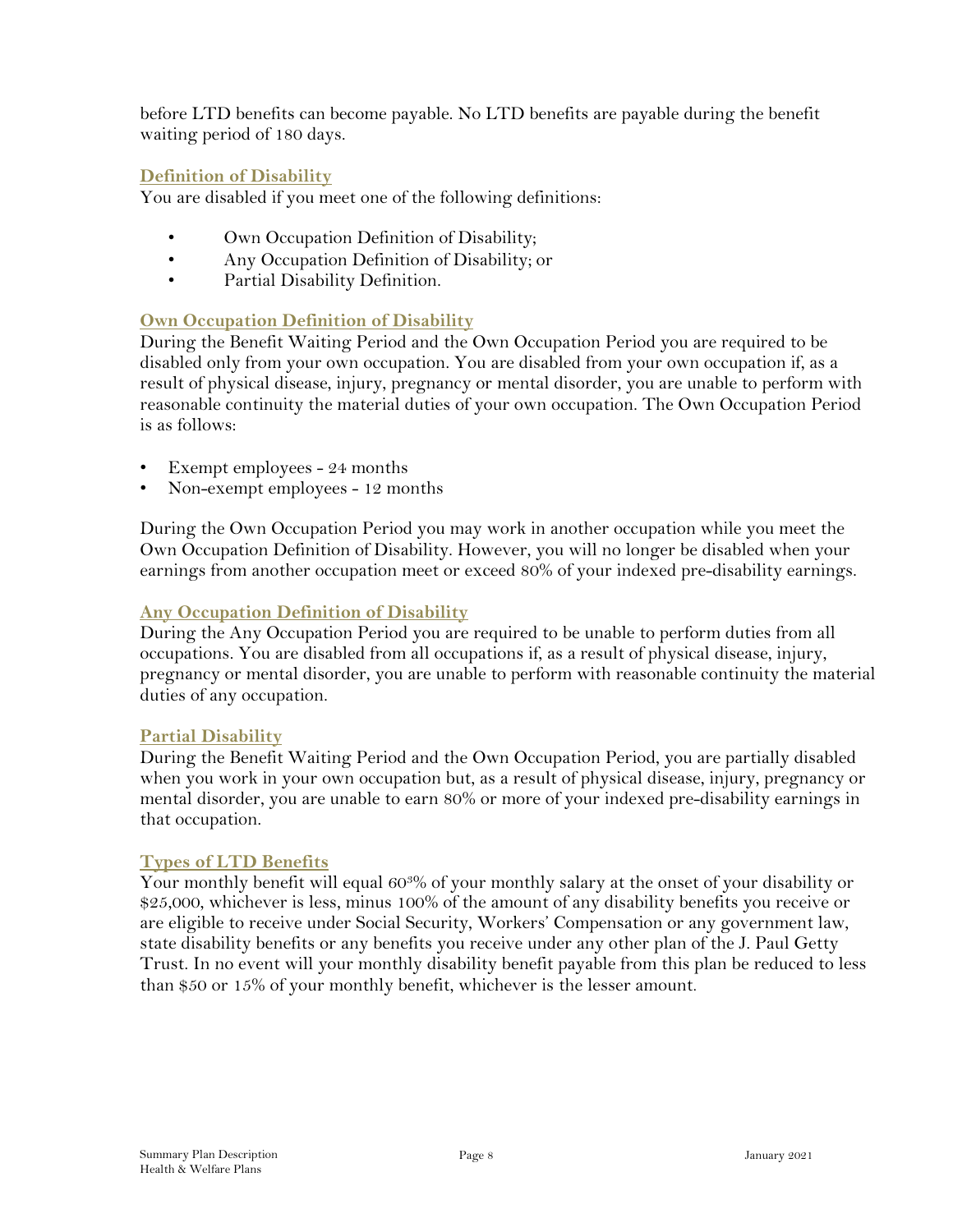# <span id="page-8-0"></span>Enrollment Process

You must enroll in coverage under the medical and dental plans within **31 days of the date you become eligible**. This is called your Initial Eligibility Period. When you enroll in one of the Getty's medical plans, you and your dependents are automatically enrolled in the Vision Plan. If eligible, you are automatically enrolled in the Life, AD&D, and Long-Term Disability plans.

If you do not enroll as instructed below, you will not be able to enroll until Open Enrollment as described on page 7.

#### **How to Enroll**

During your Initial Eligibility Period, use Employee Self Service (ESS) to enroll.

If you enroll dependents, you are required to attest to their eligibility and, if requested, you must submit documentation to establish proof of their eligibility. See page 9 for examples of documentation.

# <span id="page-8-1"></span>Declining Coverage

If you decline coverage for yourself or any dependent, you may be able to enroll in the future, provided that you have a qualifying event and you request enrollment within 31 days of the event. See Qualified Status Changes below for more information.

### <span id="page-8-2"></span>Open Enrollment

Open Enrollment occurs each year usually sometime mid-October through mid-November. During Open Enrollment, you can enroll or make changes to your coverage, as follows:

- Enroll in a medical or dental plan
- Switch to a different medical plan
- Add or end coverage for yourself or eligible dependents
- Enroll in a Flexible Spending Account *(See FSA SPD at www.gettyhr.com*)
- Increase employee Voluntary Life coverage (may be subject to health review bycarrier)

Information about Open Enrollment is published at [www.gettyhr.com](http://www.gettyhr.com/) in early October of each year.

# <span id="page-8-3"></span>HIPAA Special Enrollment Rights or Changing Coverage Elections

Outside of your Initial Eligibility Period or Open Enrollment, you can make changes to your coverage only if you have a Qualified Status Change. The table on the next page describes events that are considered to be Qualified Status Changes, what action you may take as a result of each, and what documentation you must be able to provide if requested. If you have a Qualified Status Change, enter your election changes into Employee Self Service (ESS) by initiating a Benefits Life Event **within 31 days from the date of the event.** If you do not have a Qualified Status Change, you may make changes to your coverage only during the annual Open Enrollment period as described above. During the COVID-19 National Emergency, a Joint Notice issued by the DOL and Treasury temporarily waived the timeline for HIPAA Special Enrollments during the Outbreak Period.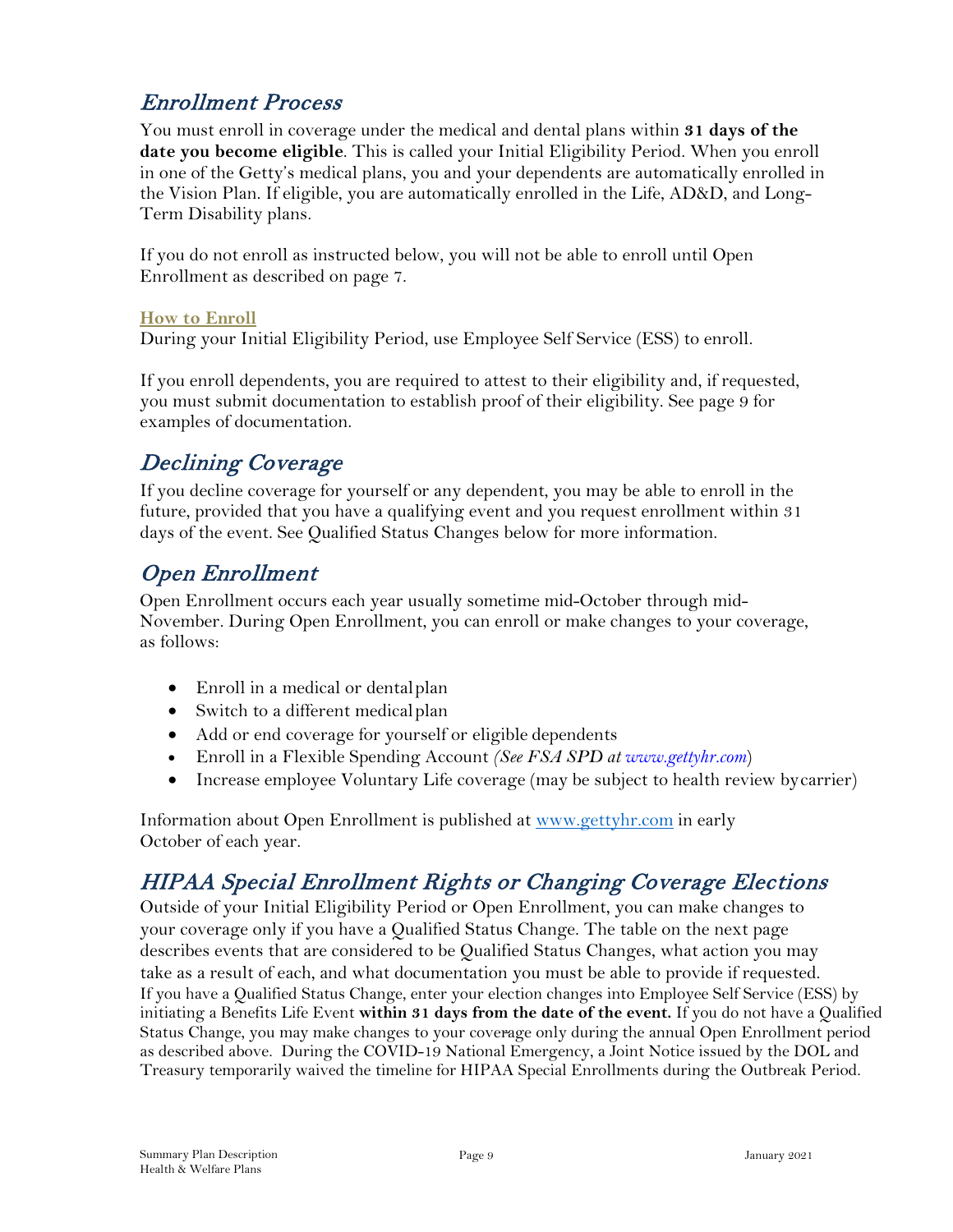### <span id="page-9-0"></span>**Qualified Status Changes**

Qualified Status Changes are certain events that allow you to make changes to your coverage outside of your Initial Eligibility Period or Open Enrollment. If you have one or more of the following Qualified Status Changes, enter your election changes into Employee Self Service (ESS) by initiating a Benefits Life Event **within 31 days of the date of the Qualified Status Change.**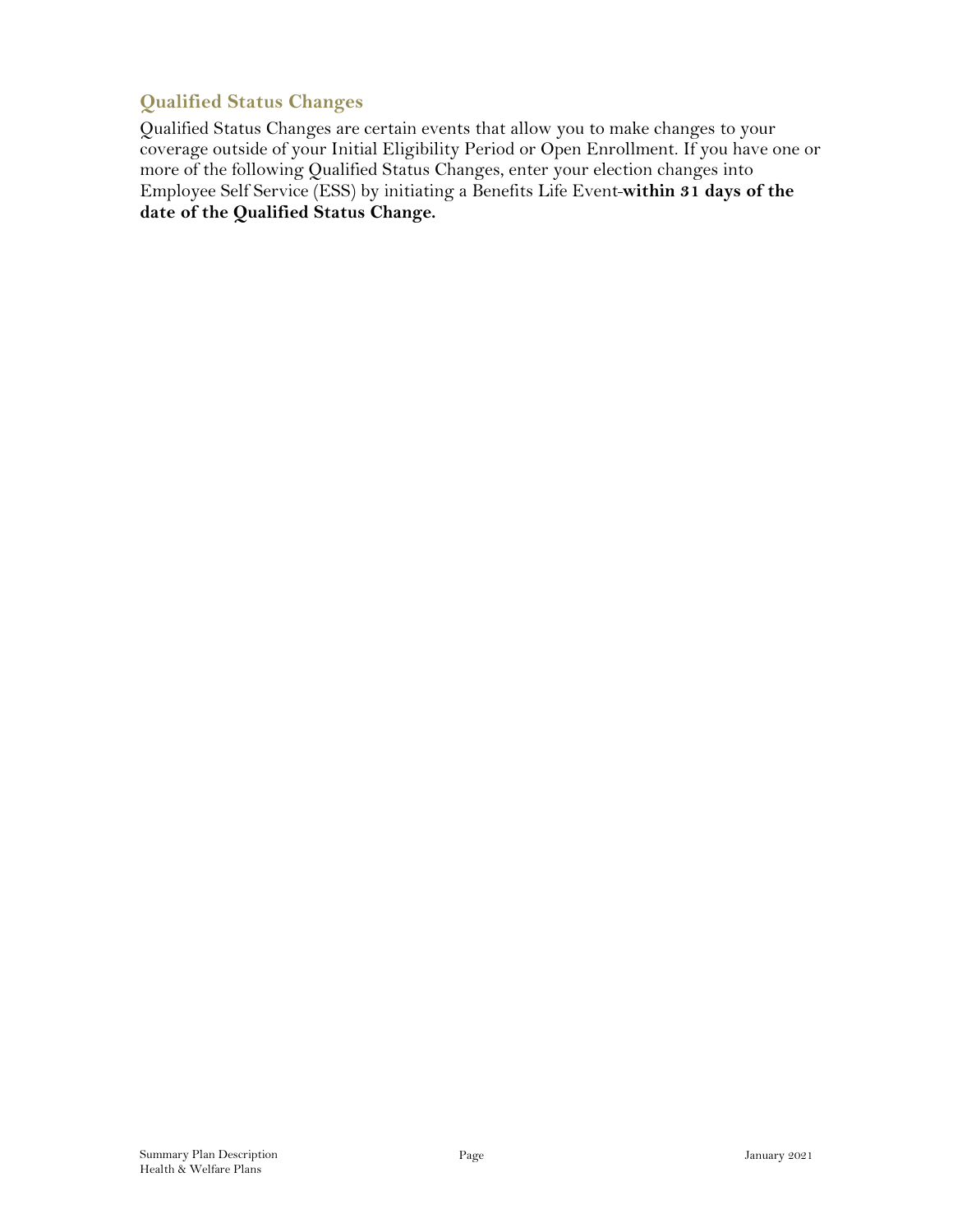| The following is a list of the most common types of Qualified Status Changes. |  |  |  |
|-------------------------------------------------------------------------------|--|--|--|
|-------------------------------------------------------------------------------|--|--|--|

| Qualified Status Changes                                                                   |                                                                                                            |                                                                                                                                                                               |
|--------------------------------------------------------------------------------------------|------------------------------------------------------------------------------------------------------------|-------------------------------------------------------------------------------------------------------------------------------------------------------------------------------|
| If this event occurs                                                                       | You may                                                                                                    | Examples of<br><b>Required Documentation</b>                                                                                                                                  |
| $\bullet$ Birth<br>• Adoption<br>• Placement for Adoption<br>• Legal Guardianship          | • Enroll new dependent<br>• End coverage for dependent<br>• Change medical plans                           | • Birth certificate<br>· Judicial decree of adoption<br>· Judicial order for placement for<br>adoption or guardianship                                                        |
| • Marriage<br>• Domestic Partnership                                                       | • Enroll new dependent<br>• End coverage for yourself<br>and/or dependent<br>• Change medical plans        | • Marriage certificate<br>• CA Registry of Domestic<br>Partnership or equivalent<br>• Income tax return<br>• Utility bill<br>• Bank account statement<br>• Mortgage statement |
| $\bullet$ Divorce<br>• End of Domestic<br>Partnership<br>$\bullet$ Death                   | · Enroll yourself and/or<br>dependent<br>• End coverage for a dependent<br>• Change medical plans          | • Summary of Dissolution or other<br>judicial document<br>· Declaration of Termination of<br>Domestic Partnership<br>· Death certificate                                      |
| • Dependent loses other<br>coverage                                                        | • Enroll yourself and/or<br>dependent<br>• Change medical plans                                            | • COBRA Notice<br>• HIPAA Certificate<br>• Letter from other Plan Sponsor                                                                                                     |
| • Dependent becomes<br>eligible for other coverage                                         | • End coverage for yourself<br>• End coverage for a dependent                                              | • Letter from other Plan Sponsor<br>· Employee Notification of Qualified<br><b>Status Change</b>                                                                              |
| • Dependent Child Turns<br>Age 26                                                          | • Dependent coverage is<br>automatically terminated Dec.<br>31 of the year in which he/she<br>turns age 26 | $\bullet$ n/a                                                                                                                                                                 |
| • You and/or your<br>dependent(s) move in $\prime$<br>out of the carrier's<br>network area | • Change medical plans<br>• Enroll in/terminate coverage                                                   | • Mortgage Statement<br>• Purchase Agreement<br>• Lease Agreement                                                                                                             |
| • Change in Coverage Cost<br>or Benefits for Other<br>Coverage                             | • Enroll in/terminate coverage                                                                             | • Letter from other Plan Sponsor                                                                                                                                              |
| • Court order $(QMCSO)$<br>requiring a parent to<br>cover a dependent                      | • Change medical plans<br>• Enroll in/terminate coverage                                                   | • QMCSO order<br>· Judicial document                                                                                                                                          |
| • You or a dependent begin<br>/ return from an unpaid<br>leave of absence                  | • Enroll yourself and/or<br>dependent<br>• End coverage<br>• Change medical plans                          | • If dependent, letter from employer or<br>other coverage<br>· HIPAA Certificate<br>· COBRA Notice                                                                            |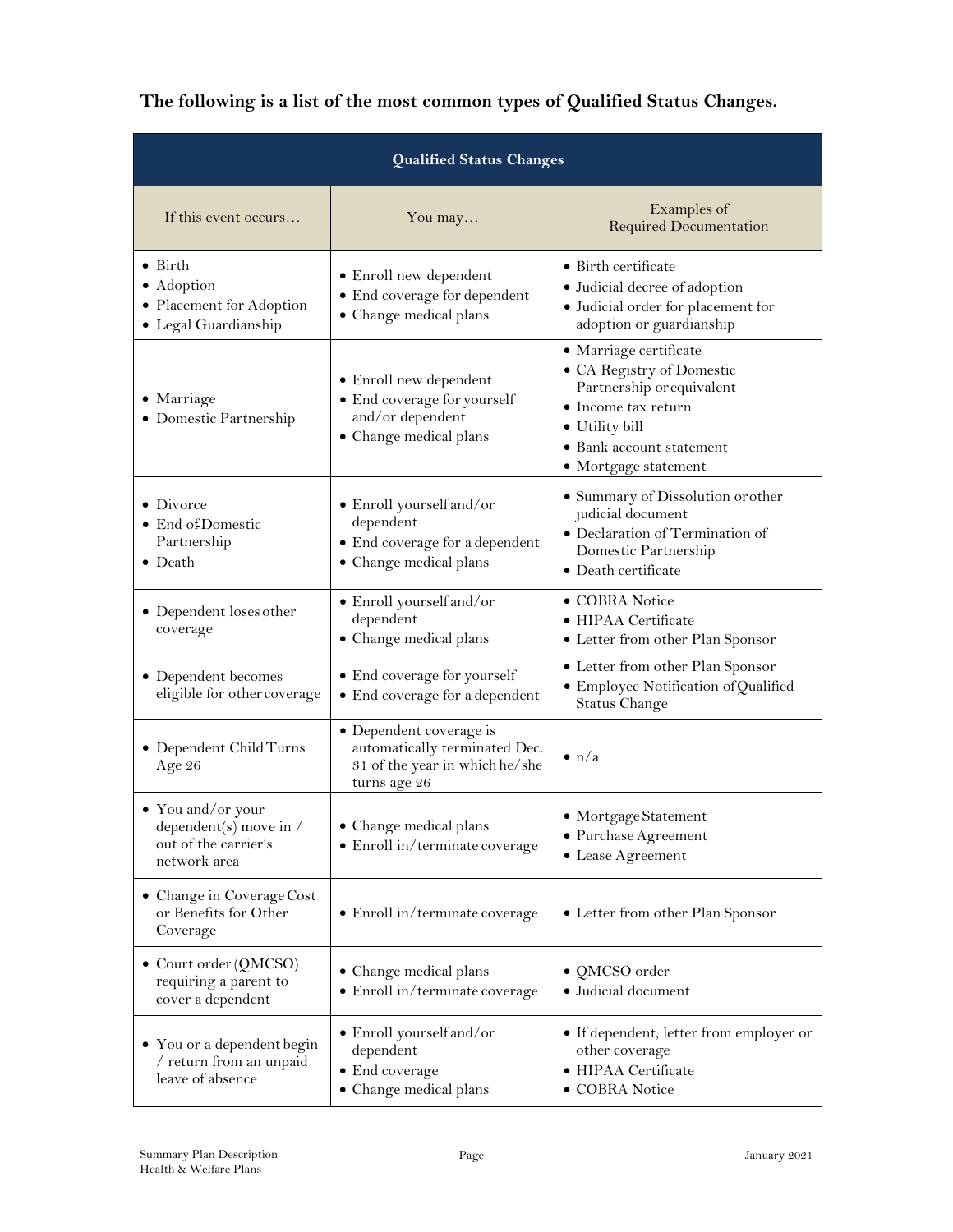### <span id="page-11-0"></span>**Birth, Adoption, or Placement for Adoption**

If you gain a family member through birth, adoption, or placement for adoption, you may add the new eligible dependent to your current coverage. You may also enroll yourself, your spouse, and all eligible children. You also may change your plan option. Coverage is effective on the date of birth, adoption, or placement of adoption provided you enter your enrollment change into ESS **within 31 days from the effective date of the change.**

### <span id="page-11-1"></span>**Legal Guardianship or Sole Managing Conservatorship**

If you (or your spouse, separately or together) become the court-appointed legal guardian or managing conservator of a Dependent Child and the child meets all other requirements of the definition of an eligible dependent, **you have 31 days from the date the judgment is signed to enroll the child in your coverage**. Upon request, you must provide a copy of the court document signed by a judge appointing you (or your spouse separately or together) guardian or sole managing conservator.

### <span id="page-11-2"></span>**Marriage / Domestic Partnership**

If you are enrolled in the Getty plans, you can enroll your new spouse or domestic partner and his or her eligible dependents (your stepchildren who live with you) for dependent coverage. You also may change your plan option. If you are not already enrolled for coverage, you can sign up for medical coverage for yourself, your new spouse/partner, and your eligible stepchildren. If you gain coverage under your spouse's health plan, you can cancel your coverage**. You must make these changes within 31 days following the date of your marriage or registry** by entering your enrollment changes intoESS

### <span id="page-11-3"></span>**Divorce / Termination of Domestic Partnership**

Your former spouse/partner and any stepchildren are covered through the end of the month in which the divorce is final. You must notify Getty Human Resources as soon as your divorce is final. If you fail to do so within 60 days, your spouse and dependents will not be entitled to elect COBRA. You may also be liable for claims paid on behalf of the ineligible spouse and dependent as well as liable for falsifying company records. Please see COBRA Continuation Coverage on page 21 for more information.

If you lose coverage under your spouse's health plan on account of divorce, you can sign up for medical coverage for yourself and your eligible dependents. **You must enroll within 31 days following the date you lose coverage** under your spouse's plan or wait until Open Enrollment or another change in status. Coverage will be effective the day after coverage under your ex-spouse's plan terminates provided you enter your enrollment change into ESS within 31 days from the effective date of the change.

### <span id="page-11-4"></span>**Death**

If you lose coverage under your spouse's health plan, you can sign up for coverage for yourself and your eligible dependents. **You must make these changes within 31 days following the date you lose coverage** or wait until Open Enrollment or another change in status.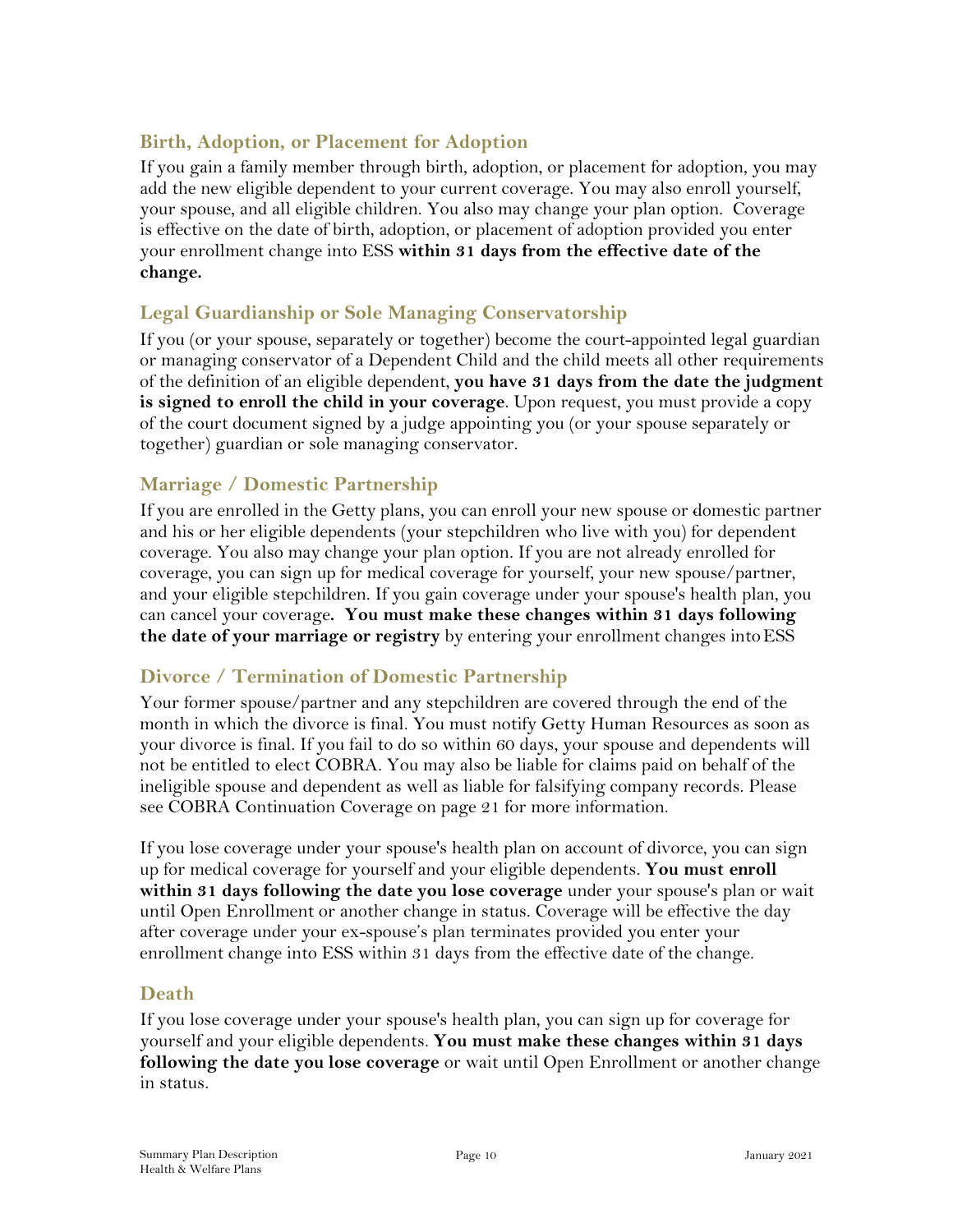As an employee, if you die while enrolled, your covered eligible dependents can continue coverage for up to 36 months at the same required premiums that employees pay. After 36 months, covered individuals are eligible for an additional 36 months of coverage under COBRA. See Continuing Your Coverage on page 21 for more information about COBRA.

### <span id="page-12-0"></span>**Dependent Loses Other Coverage**

If your dependent loses coverage under another plan, you may add your eligible dependents to your coverage, add coverage for yourself, and / or change plans. The following are just a few examples of the events which would qualify:

- Coverage under your spouse's employer plan ends because his/her employment terminates;
- Your spouse's employment status is changed to part-time, causing him/her to lose coverage;
- Your adult child under age 26 is covered under his/her employer plan and that coverage ends.

### <span id="page-12-1"></span>**Dependent Becomes Eligible for Other Coverage**

If your dependent becomes eligible for other coverage, you may end coverage for that dependent, yourself and other enrolled dependents. In this event, you and your dependents are not eligible for coverage continuation under COBRA.

#### <span id="page-12-2"></span>**Your Dependent Turns Age 26**

Effective December 31 of the year in which your child turns age 26, his/her coverage will be automatically terminated. In most cases, continuation coverage under COBRA may be available. See page 21 for more COBRA information.

### <span id="page-12-3"></span>**You or Your Dependent(s) Move**

If you and/or your dependents move to an area that does not have access to your current medical plan's network, you may switch medical plans, add dependent coverage or end coverage altogether.

If you and/or your dependents move from an area that does not have access to a Getty medical plan's network to one that does, you may switch medical plans or add coverage for yourself and/or your dependents. For example:

- 1) You and your family are covered under the Signature Value Plan. One of your children moves to New York to go to college. You can remove this child from your coverage. Or you and your family can switch to the HDHPplan.
- 2) You are enrolled in the HDHP plan and currently live in a rural area more than 30 miles from a Signature Value Advantage provider. You then move closer to Los Angeles. You can switch to one of the HMO plans.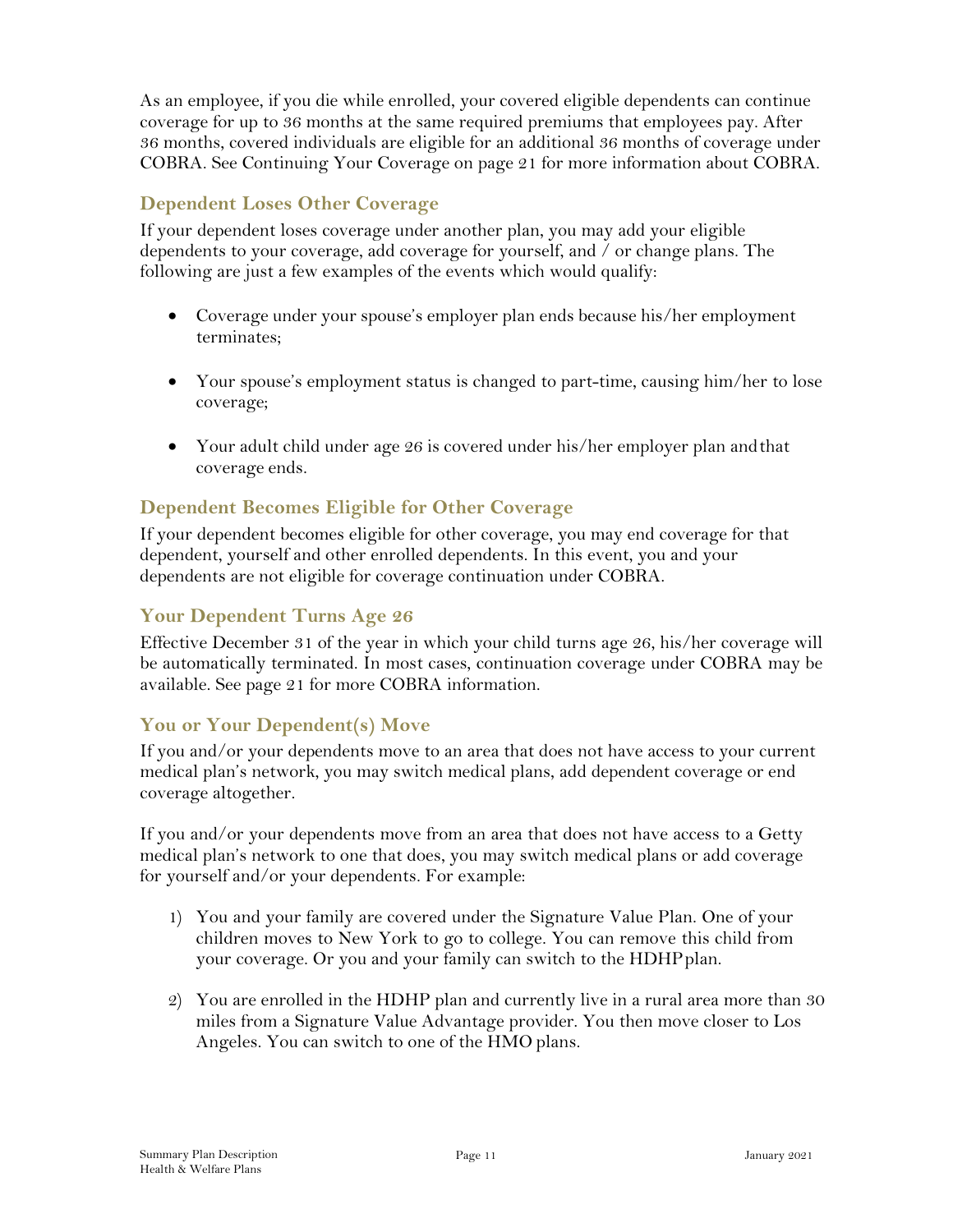### <span id="page-13-0"></span>**Cost Increase or Benefit Provision Reductions of Other Coverage**

If you and/or your dependents are enrolled in other coverage and the cost of that coverage increases, or the benefit provisions change drastically, you can add coverage for you and/or your dependents.

### <span id="page-13-1"></span>**Qualified Medical Child Support Order (QMCSO)**

The Getty will follow established procedure in determining whether a medical child support order is a qualified medical child support order (a "QMCSO"), within the meaning of section 609(a) (2) (A) of ERISA and in administering any QMCSO.

To request a copy of the procedure, call Getty Human Resources at 310.440.6523 or send an email to [HR@getty.edu.](mailto:HR@getty.edu)

#### <span id="page-13-2"></span>**You or Your Dependent Begins or Returns from an Unpaid Leave of Absence**

The following are examples of changes you can make to your coverage.

If you <u>begin</u> an unpaid leave of absence, you may:

- End coverage for yourself and/or dependents;
- Keep your coverage as long as you pay the required premium; or
- Change to a lower-cost plan.

If your dependent begins an unpaid leave of absence, youmay:

- Add coverage for yourself and/or dependents; or
- Change to a lower-cost plan.

If you <u>return</u> from an unpaid leave of absence, you may:

- Add medical and/or dental coverage;
- Change to another Getty medical plan; or
- Add dependent coverage.

If your dependent <u>returns</u> from an unpaid leave of absence, you may:

- End coverage for yourself and/or dependents; or
- Change to another Getty medical plan.

# <span id="page-13-3"></span>Effects on Benefits While on a Leave of Absence

#### **Paid Leave of Absence**

Your benefits will not be affected while you are on a paid leave of absence. For more information please read the Staff Handbook which is available on Getty Online (GO).

#### **Unpaid Leave of Absence**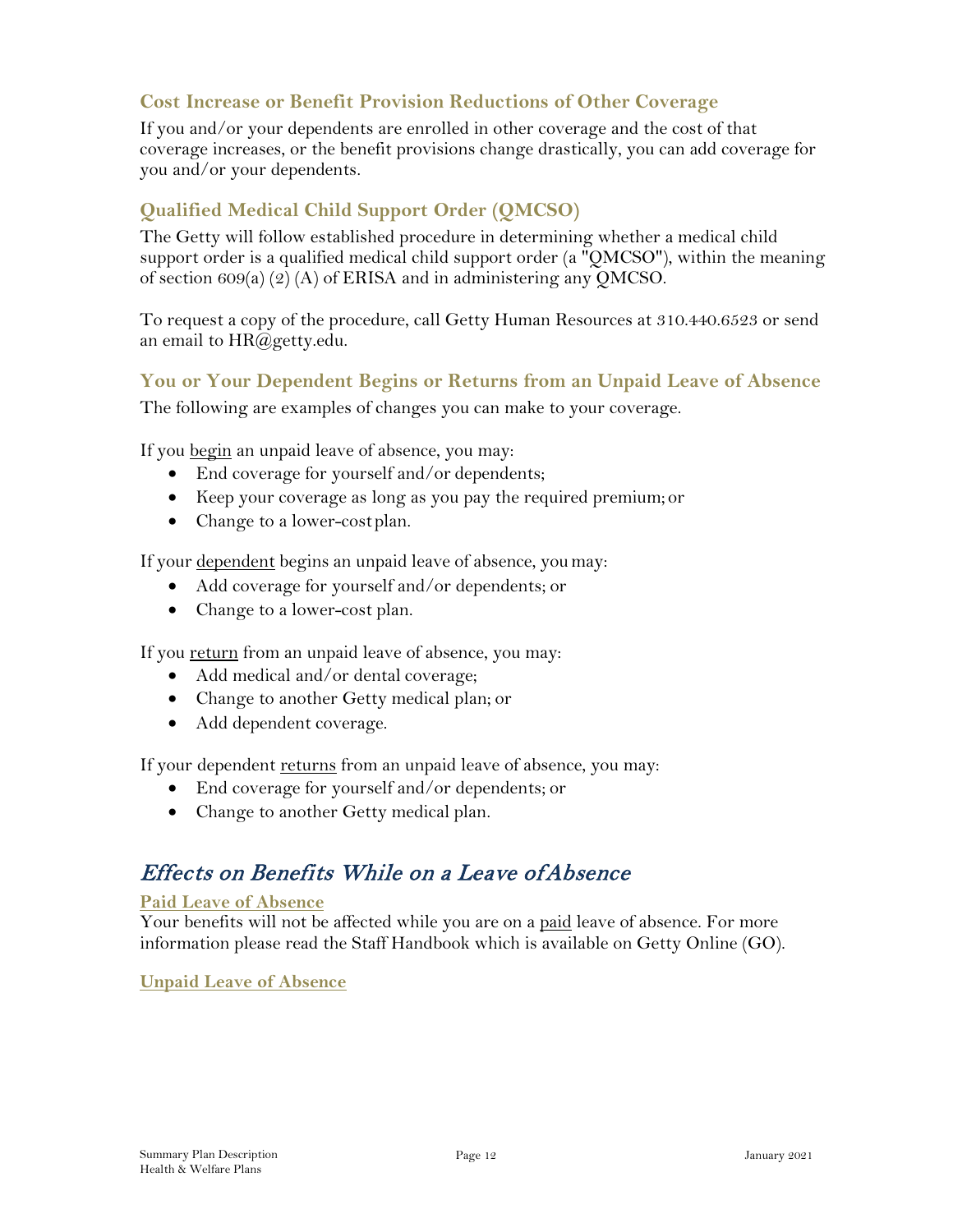If you are on an unpaid leave of absence, your coverage under the medical, dental and vision plans will remain in effect as long as you continue to pay your required premium. Getty Human Resources will notify you as to how much your premium is, when it is due, and where to submit your payment.

An employee who does not return to work at the Getty at the end of an approved leave for any reason or who terminates employment within 2 pay periods after returning to work is required to reimburse the Getty for the portion of insurance premiums paid for them by the Getty during any unpaid leave.

### **Life, LTD and AD&D Insurance Plans**

You will continue to be covered under these plans for up to 12 months while you are on a leave of absence. For additional on what happens with your Life and AD&D insurance if you become disabled, please contact Getty Human Resources at 310.440.6523 or send an email to [HR@getty.edu.](mailto:HR@getty.edu) 

# When Your Coverage Ends

### <span id="page-14-0"></span>**Medical, EAP, Dental, and Vision**

Coverage under the medical, EAP, dental and vision plans ends on the last day of the calendar month in which:

- You terminate employment;
- You stop paying any required contribution;
- You cease to be an eligible employee;
- The plan terminates.

Dependent coverage ends on the last day of the month in which:

- Your coverage, as the employee, ends, or
- Your dependent is no longer an eligible dependent as described under Eligibility, Cost & Enrollment beginning on page 4.

Under certain circumstances, you and your dependents may continue health plan coverage after you leave the Getty.

### <span id="page-14-1"></span>**Other Plans**

Coverage under the Life, AD&D, LTD, and Business Travel plans ends on the day:

- You stop working for the Getty;
- You cease to be an eligible employee; or
- The insurance contract terminates

### <span id="page-14-2"></span>**Recovery of Overpayments**

The Plan may recover any overpayment from you or any member of your family, if you or any member of your family received an overpayment. The Plan is also entitled to deny

future claims or reduce subsequent benefits paid to you or any member of your family if you or a member of your family received an overpayment.

The Plan may also recover an overpayment from the medical provider who received an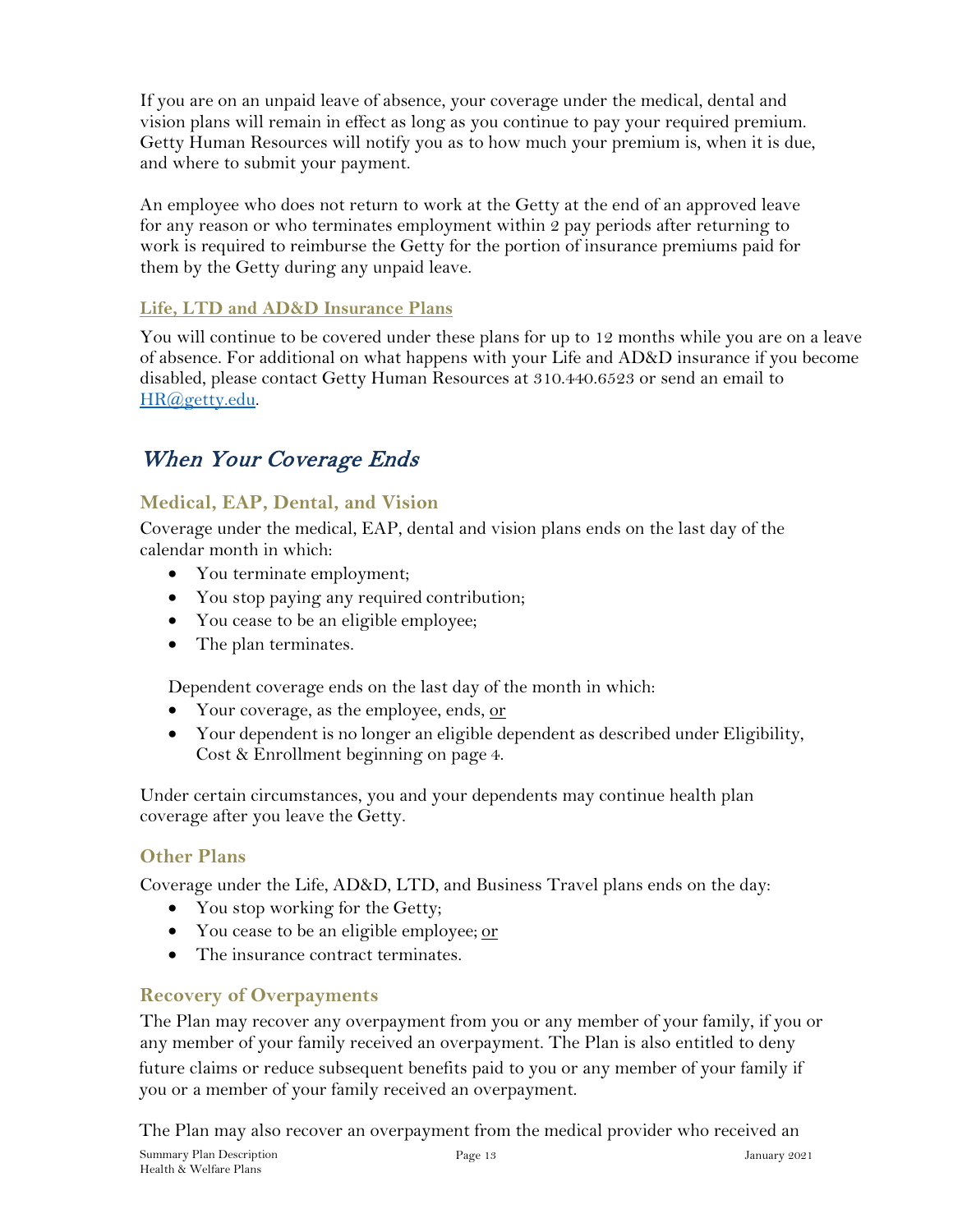overpayment. If the overpayment was made to the provider and occurred through no fault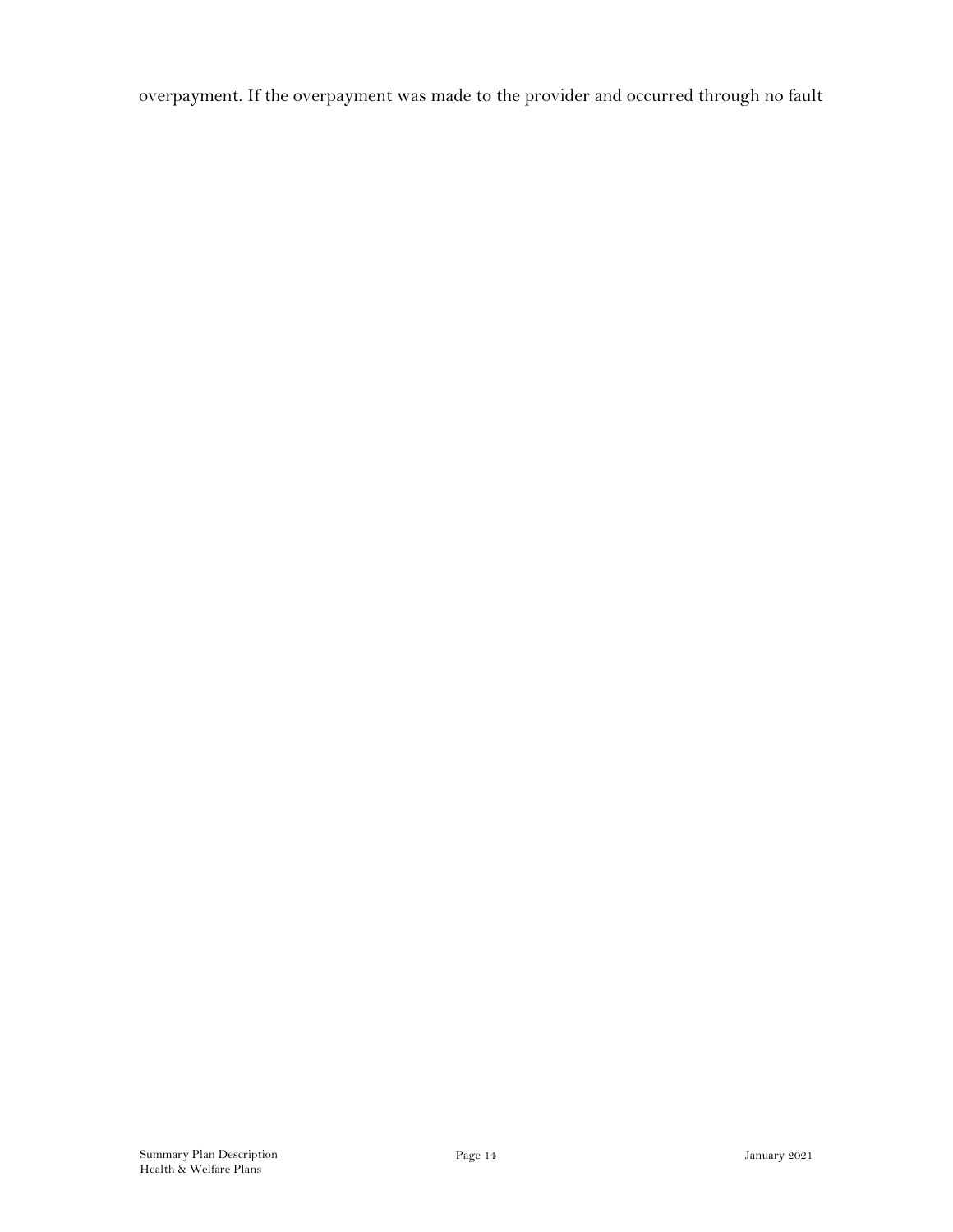of your own or any member of your family, the Plan will not try to recover the overpayment from you or a member of your family.

# <span id="page-16-0"></span>Plan Year

The Plan Year for the plans presented in this Summary Plan Description is January 1 through December 31.

# <span id="page-16-1"></span>**MEDICAL PLANS**

The Getty offers a choice of medical plans:

- UnitedHealthcare Signature Value Advantage Plan (lower cost HMO)
- UnitedHealthcare Signature Value Plan (higher cost HMO)
- Aetna HDHP or High Deductible Health Plan. Employees enrolled in the high deductible health plan may make pre-tax contributions to a Health Savings Account.

# <span id="page-16-2"></span>UnitedHealthcare (UHC) HMO Plans

The HMO plans provide all medical care, pharmacy and mental health services for enrollees for a predetermined price. You pay only a small copayment for certain services, such as visits to the doctor. After the copayment, most care (including care from specialists) is paid at 100%.

To receive benefits from the plan, you must use the appropriate network of doctors and hospitals, and your care must be directed by your primary care physician (PCP). If you receive care outside of the HMO network, you are responsible for paying for that care. There is no lifetime maximum amount of covered medical benefits you may receive while covered by one of the HMO plans. Please go to [www.gettyhr.com](http://www.gettyhr.com/) for more information.

# <span id="page-16-3"></span>Aetna HDHP Plan

Under the HDHP plan, you can see any doctor you want. You will pay less if you see a doctor who is in the HDHP plan network. You pay the first part of medical, mental health and prescription drug expenses each year in the form of a deductible. Once youpay the deductible, the plan pays a percentage of expenses and you pay your share, called the *coinsurance*. To protect you from catastrophic medical expenses, there is a cap on how much you pay during a year, called the *out-of-pocket maximum*. There is no lifetime maximum limit to the amount of covered medical benefits you may receive while covered by the HDHP plan. Please go to [www.gettyhr.com](http://www.gettyhr.com/) to find a schedule of covered services under the HDHP plan.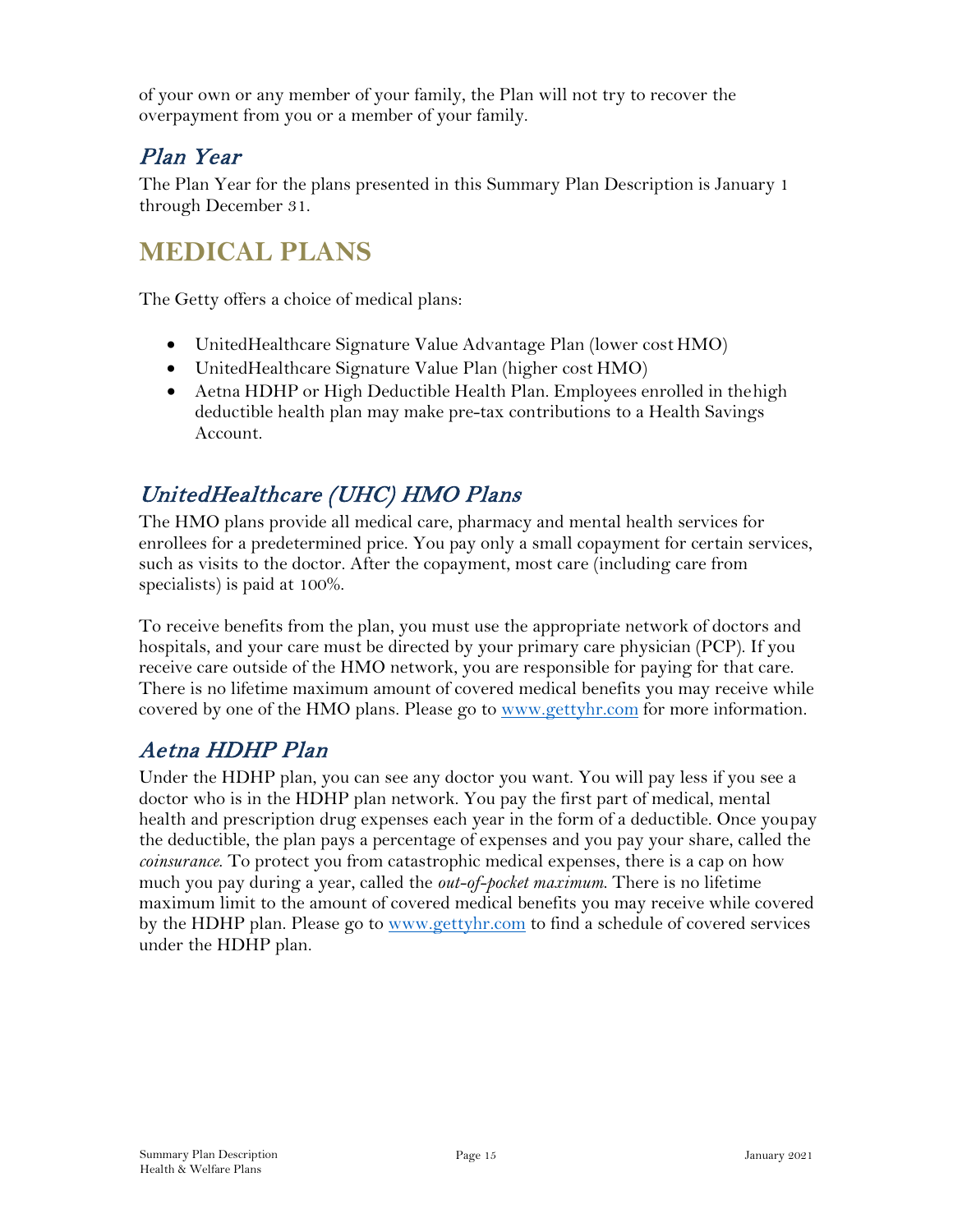# <span id="page-17-0"></span>**DENTAL PLAN**

The Dental Plan is offered through MetLife and allows you to receive services from any licensed dentist. The amount of benefits you receive depends on the type of dental service. Ifyou use a dentist in MetLife's Preferred Dentist Program, you can reduce your out-of- pocket expenses.

# <span id="page-17-1"></span>How the Plan Works

You may receive dental services from any dentist practicing within the scope of his or her license.

After you meet the annual deductible (if applicable), the plan pays a percentage of the maximum allowed charge In-Network, or a percentage of reasonable and customary costs Out-of-Network. Each covered person may receive a specified maximum amount of dental benefits each calendar year. See Maximum Benefits on page 17 for more information.

# <span id="page-17-2"></span>Cost to Employees

The premiums, or costs to be enrolled in coverage, are deducted from each biweekly paycheck. The employee cost chart is provided at New Employee Orientation and during Open Enrollment. The costs are also displayed in Employee Self Service and online at [www.gettyhr.com](http://www.gettyhr.com/)

# <span id="page-17-3"></span>Deductible

The dental deductible is separate from the Getty's HDHP plan / Aetna plan deductible. Go to the Summary of Dental Benefits at [www.gettyhr.com](http://www.gettyhr.com/) for more information.

# <span id="page-17-4"></span>Preferred Dentist Program

You have the option of using a provider in the MetLife Preferred Dentist Program (PDP). By using a provider in the PDP network, you lower your out-of-pocket expenses because in-network providers are contracted with MetLife to use negotiated fees and, for some services, the plan reimburses in-network services at a higher percentage.

Visit [www.metlife.com/mybenefits](http://www.metlife.com/mybenefits) or call MetLife at 800.942.0854 for a list of participating dentists.

# <span id="page-17-5"></span>Negotiated Fee / Reasonable and Customary Charges

How much the plan pays and how much you pay are determined by whether you use an innetwork provider. In-network cost are based on the negotiated fee which is the agreed upon amount the dentist will accept as payment for dental services.

For out-of-network providers, the plan pays based on reasonable and customary charges. The reasonable and customary charge is determined by MetLife and is the lowest of:

- The usual charge by the dentist for the same or similar services orsupplies;
- The usual charge by most other dentists or other providers in the same orsimilar geographic area for the same or similar services or supplies; or
- The actual charge for the services or supplies.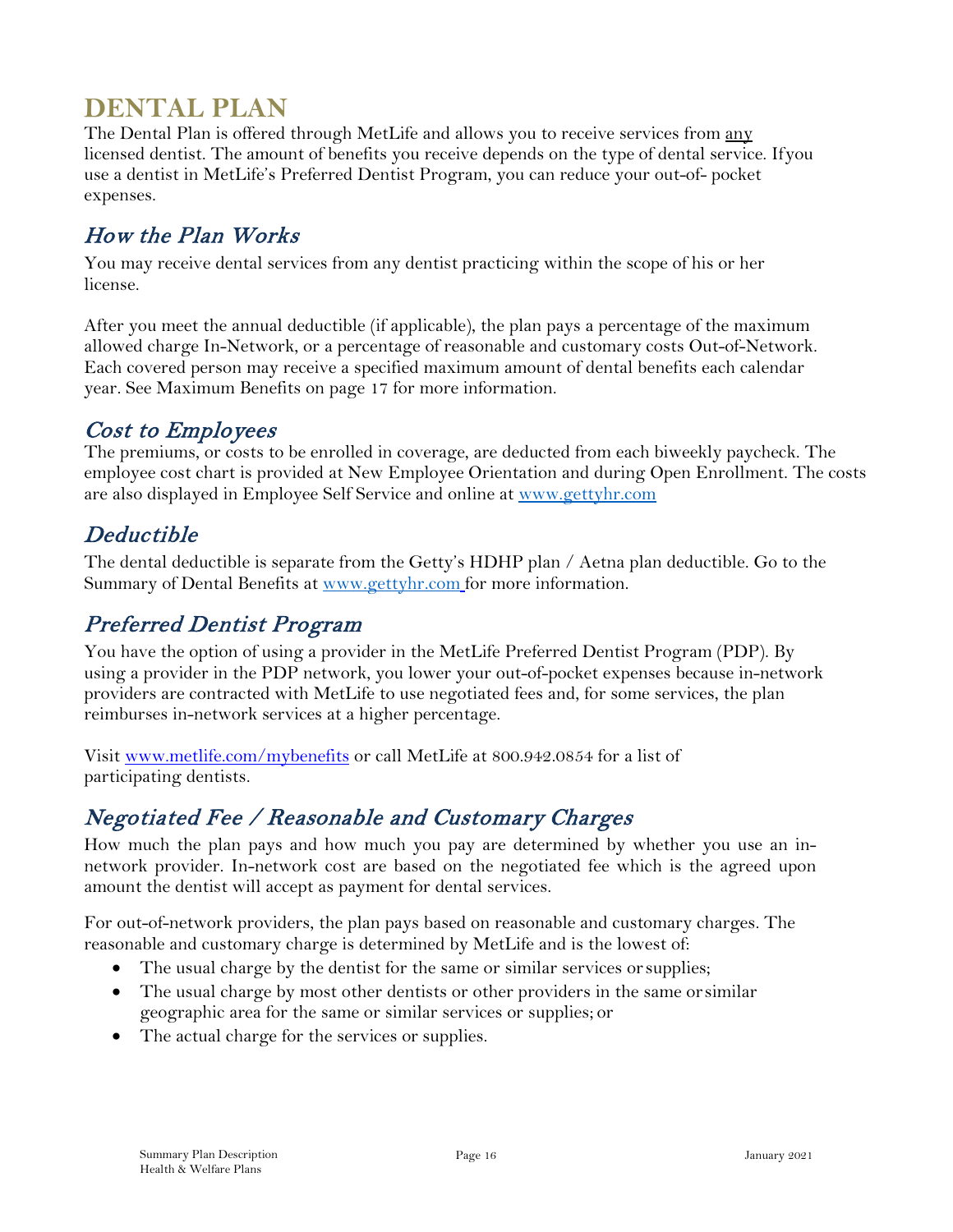# <span id="page-18-0"></span>Maximum Benefits

During a calendar year, a covered individual may receive a maximum benefit of \$2,000 innetwork or \$1,000 out-of-network in preventative, routine and major services. Go to the Summary of Dental benefits [at www.gettyhr.com f](http://www.gettyhr.com/)or more information.

# <span id="page-18-1"></span>Alternate Treatments

There may be more than one way to treat a dental problem. If, in MetLife's view, an adequate method or material that costs less could have been used, benefits will be based on that method or material. This means that the rest of the cost will not be a covered dental expense. For example, removable dentures may serve as well as fixed bridgework, but fixed bridgework is installed. Benefits will be based on the cost of a removable denture unless adequate results can be achieved only with fixed bridgework.

# <span id="page-18-2"></span>Pre-Determination of Benefits

Before you have dental work performed, it is important to know what is covered under the plan and how much the plan will pay. If you're having any service done that will cost more than \$300, you should have your dentist submit a preauthorization to MetLife.

# <span id="page-18-3"></span>**VISION PLAN**

When you enroll in one of the Getty's medical plans, you and your covered dependents are automatically enrolled in the Vision Plan at no cost to you. Vision benefits for you and your dependents are provided through Vision Service Plan (VSP). The Vision Plan is designed to cover visual needs rather than cosmetic or medical eye care.

# <span id="page-18-4"></span>Receiving Benefits: Two Choices

You may choose to receive services from a VSP provider or a non-VSP provider. You'll generally pay less out-of-pocket when you use a VSP provider.

<span id="page-18-5"></span>Services and supplies are covered according to the schedule shown at [www.gettyhr.com.](http://www.gettyhr.com/)

# Additional Information

Please find the following information at [www.gettyhr.com](http://www.gettyhr.com/)

- Group Life Insurance Program
- Business Travel Accident Insurance
- Long Term Disability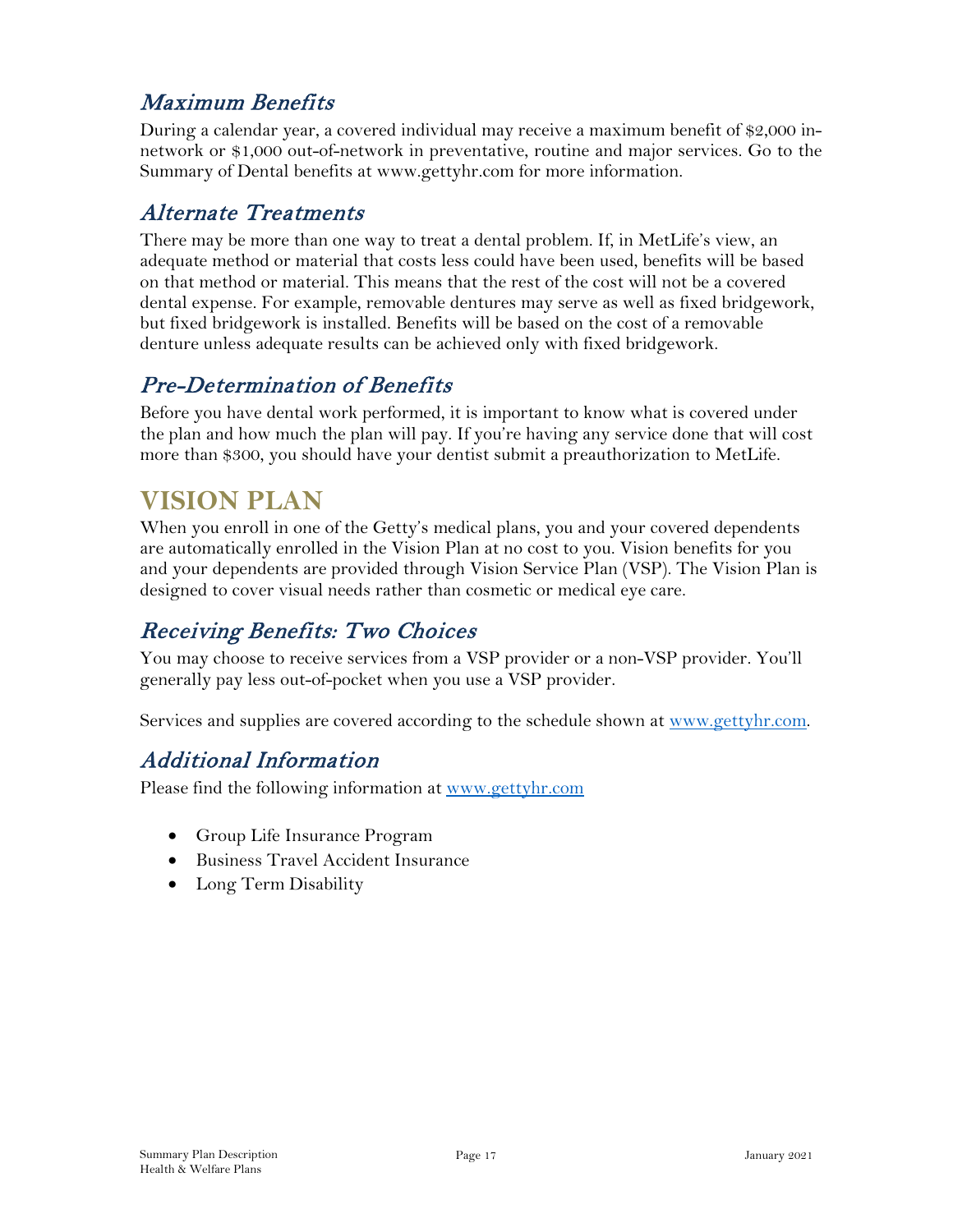# <span id="page-19-0"></span>**APPEALING A CLAIM**

Following is a summary of the claims procedures for the benefit plans described in this SPD.

For the claims procedures applicable to the Getty's HMO plans through UnitedHealthcare, please refer to the Combined Evidence of Coverage and Disclosure Form which you can view online at <u>www.gettyhr.com</u> under Resources, go to UnitedHealthcare.

An initial claim for benefits should be filed with the appropriate vendor in accordance with the vendor's procedures. You will be notified with respect to a determination regarding an initial claim or any appeal of a denied claim in accordance with the following procedures.

#### **Initial Claim Procedure**

The Vendor/Administrator will provide you with written notification of the decision with respect to your claim within the time frame as outlined on page 20.

If your claim is denied, your notice will provide the specific reasons for the denial, including reference to the Plan provisions on which the denial was based. You will also receive a description of the claims procedures, including the applicable time limits and your right to bring a civil action following the denial of an appeal under these procedures. If appropriate, the notice will specify any additional information needed to complete the review and will explain why this information is necessary. If an internal rule, guideline, or other criterion was used in deciding your claim, your notice of denial will include a copy of the criterion or will allow you to request a copy of the criterion free ofcharge. Finally, if the denial was based on medical necessity, experimental treatment or similar exclusion, your denial notice will include an explanation of the scientific or clinical judgment involved in applying the terms of the Plan or will allow you to request an explanation of the scientific or clinical judgment at no charge.

#### **Appeals Procedure**

If you are not satisfied with a claims decision from one of the plans listed above, you can request that the decision be reviewed by initiating an appeal.

1. To initiate an appeal, you must submit a request for an appeal in writing to the Vendor/Administrator within 365 days of receipt of the initial benefit decision notice. See page 24 for Carrier Contact Information. State the reason why you feel your appeal should be approved and include any information supporting your appeal.

At your request, you are entitled to receive (at no charge) reasonable access to all documents and records relevant to your claim, whether or not those records were considered or relied upon in the denial of your claim. This includes any reports and the identities of any experts whose advice was obtained with respect to your claim.

2. Your appeal will be reviewed by the Vendor/Administrator and thedecision will be made by authorized individuals not involved in the initial decision.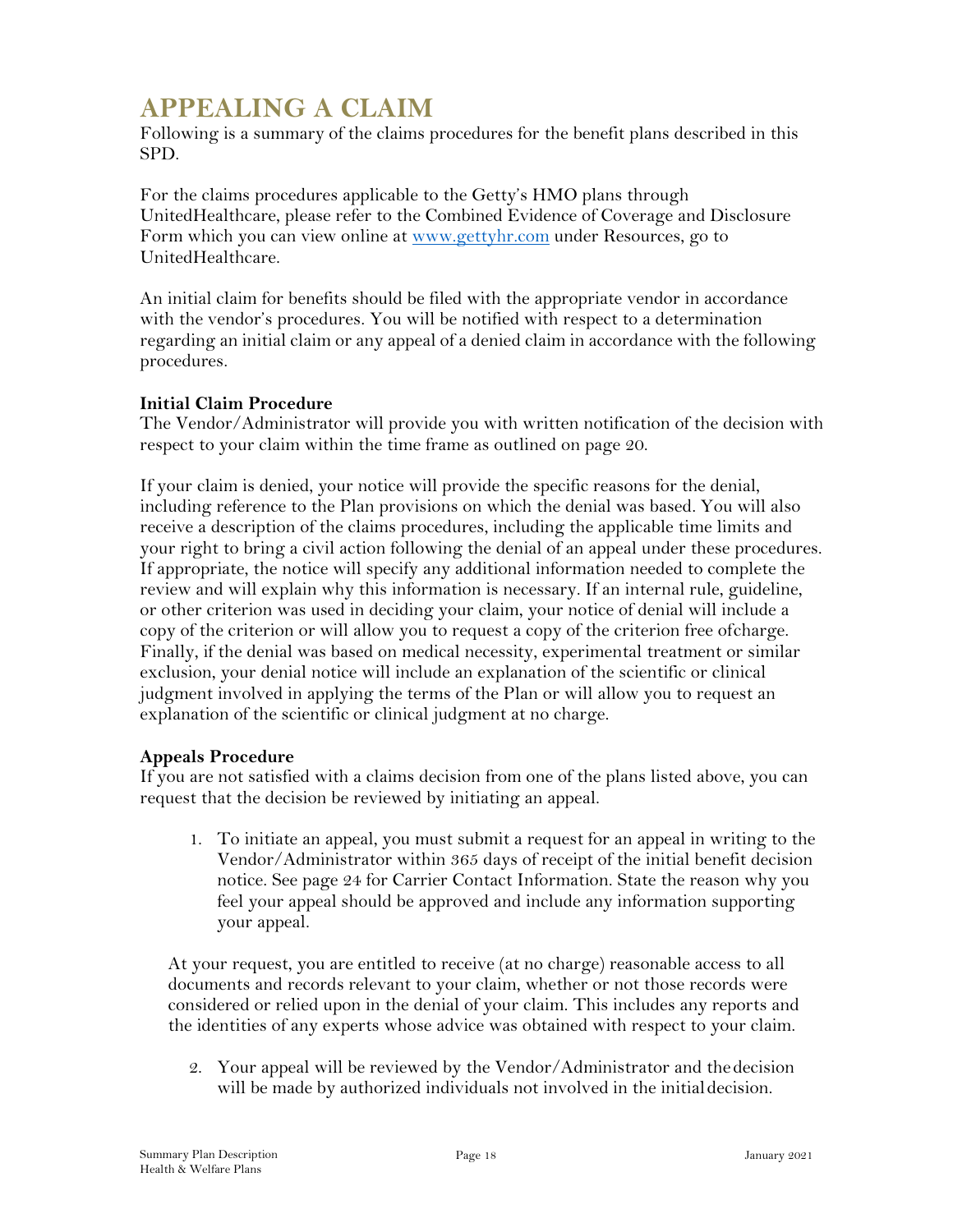Appeals involving medical necessity or clinical appropriateness will be reviewed by a health care professional.

The decision regarding your appeal will take all comments, documents, records and other information you submit into account whether or not the information was submitted or considered in the initial denial of your claim.

3. The Vendor/Administrator will respond in writing with a decision within the time frame outlined on page 20. If more time is needed to make the determination, you will be notified in writing prior to the end of the initialtime frame that an extension is requested. The notification will specify any additional information needed to complete the review. Appeals of a denial of your urgent care claims are subject to an expedited review process, as outlined, and the request for an appeal of an urgent care claim may be oral or inwriting.

"Urgent care claims" are health claims for which the application of non-urgent care time frames could seriously jeopardize the claimant's life, health or ability to regain maximum function, or, in the opinion of a physician with knowledge of the claimant's medical condition, would subject the claimant to severe pain without the care or treatment that is the subject of the claim.

In deciding upon the appeal of a denied claim involving a medical judgment, the individual reviewing the claim will consult with a health care professional with appropriate training and experience in the appropriate field of medicine. The health care professional will be independent of any health care professional who participated in the initial determination of your claim. The Vendor/Administrator will also identify any medical or vocational experts whose advice was obtained on behalf of the Plan in connection with the denial of your claim, whether or not the Plan relied onthe advice in deciding your claim.

4. If your appeal is denied, you will receive written notice of the denial withinthe time frame outlined on page 20. It will include the specific reasons for the denial, the Plan provisions upon which the decision was based, and an explanation of your right to bring a civil suit following denial of your appeal. Upon request, you will be entitled to reasonable access to, and copies of, all documents and records relevant to your claim, whether or not the documents were considered or relied upon in deciding your appeal, as well as any reports or the identities of any expert whose advice was obtained. If an internal rule, guideline or other criterion was used in deciding your claim, your notice of denial will either include a copy of the criterion or will allow you to request a copy of the criterion free of charge. Finally, if the denial was based on medical necessity, experimental treatment or similar exclusion, your denial notice will include an explanation of the scientific or clinical judgment involved (applying the terms of the Plan) or will allow you to request an explanation of the scientific or clinical judgment at no charge.

#### **Claim Filing Time Frames**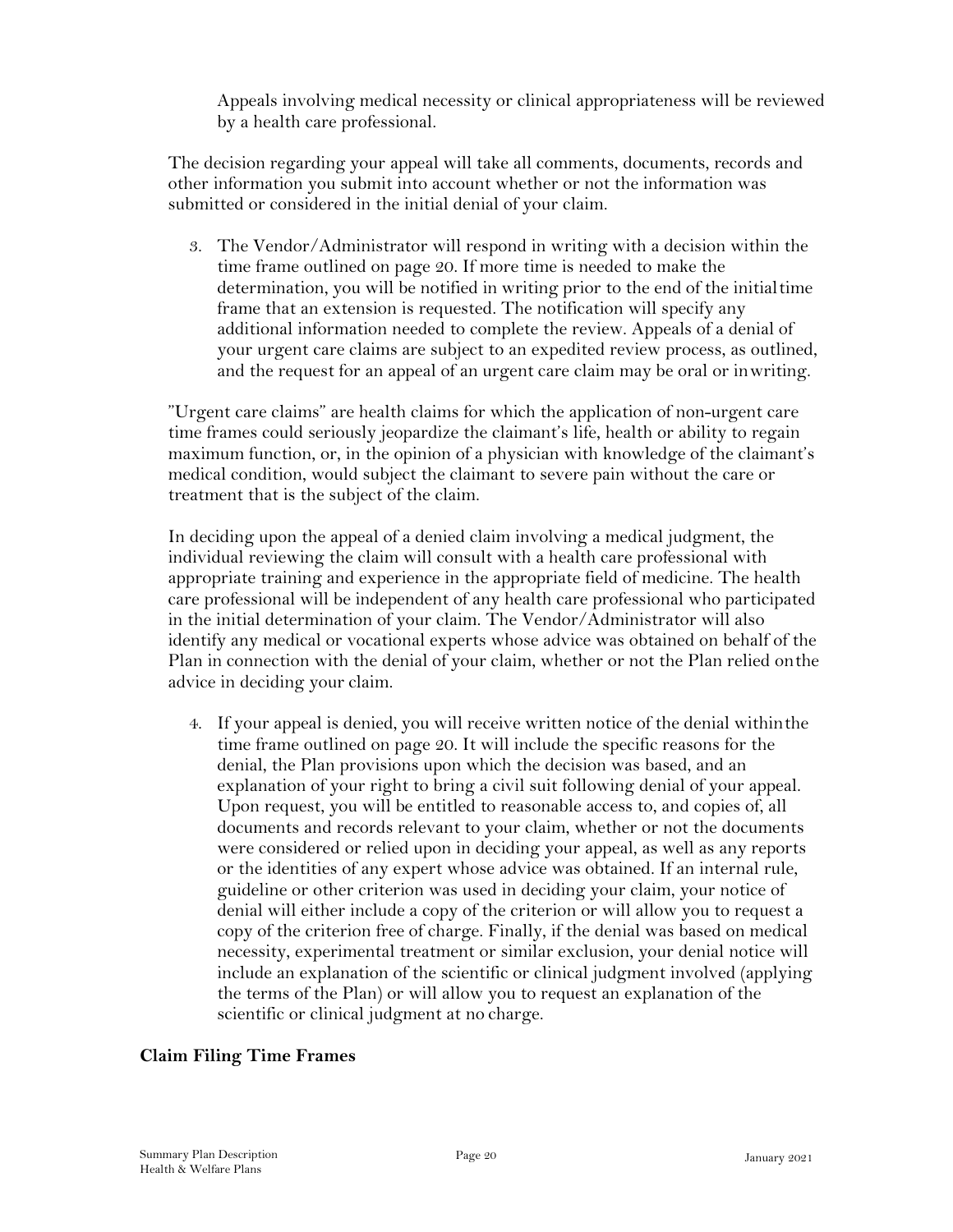| <b>Type of Claim</b>       | Plan Must Respond To Your<br>Initial Claim Within*: | <b>You Must Submit Your</b><br><b>Appeal Within:</b> |
|----------------------------|-----------------------------------------------------|------------------------------------------------------|
| Medical, Dental, & Vision: |                                                     |                                                      |
| Pre-Service                | 15 days                                             | 180 days                                             |
| Post-Service               | 30 days                                             | 180 days                                             |
| "Urgent Care" Claims       | 72 hours                                            | 180 days                                             |
| Group Life and AD&D        | 90 days                                             | 90 days                                              |
| Long-Term Disability       | 30 days                                             | 180 days                                             |

\*This period may be extended by the Vendor/Administrator provided that the extension is necessary due to matters beyond the control of the Plan, and provided that the carrier or Plan Administrator notifies the claimant in writing or electronically prior to the expiration of the time period indicated above.

#### **Definitions:**

Pre-Service Claims - Health care claims that require approval of the benefit in advance of obtaining medical care.

Post-Service Claims - Health care claims that are not urgent care or pre-service claims.

Urgent Care Claims - Health care claims for which the application of non-urgent care time frames could seriously jeopardize the claimant's life, health or ability to regain maximum function, or in the opinion of a physician with knowledge of the claimant's medical condition, would subject the claimant to severe pain without the care or treatment that is the subject of the claim.

If you have questions regarding these procedures, or you would like a complete set of claims procedures, please call Getty Human Resources at 310.440.6523 or send an email to [HR@getty.edu.](mailto:HR@getty.edu)

# <span id="page-21-0"></span>**COBRA - CONTINUING YOUR COVERAGE**

### <span id="page-21-1"></span>Medical, Dental & Vision

In certain situations, you and/or your dependents may be able to continue medical, dental and vision coverage after it would otherwise end under the Consolidation Omnibus Budget Reconciliation Act of 1985 (COBRA).

Under COBRA, you and/or your qualified beneficiaries can continue coverage if it would otherwise end because of change in dependent status, divorce or legal separation, layoff or reduction in your hours, termination of your employment, retirement or death.

It is very important that you understand your COBRA rights. For more information about COBRA, see the General Notice of COBRA Continuation Coverage Rights at [www.gettybenefits.com.](http://www.gettybenefits.com/)

# <span id="page-21-2"></span>Group Life Insurance

You may be able to convert your Group Life Insurance into an individual policy when your coverage ends. When you leave the Getty's employment, Getty Human Resources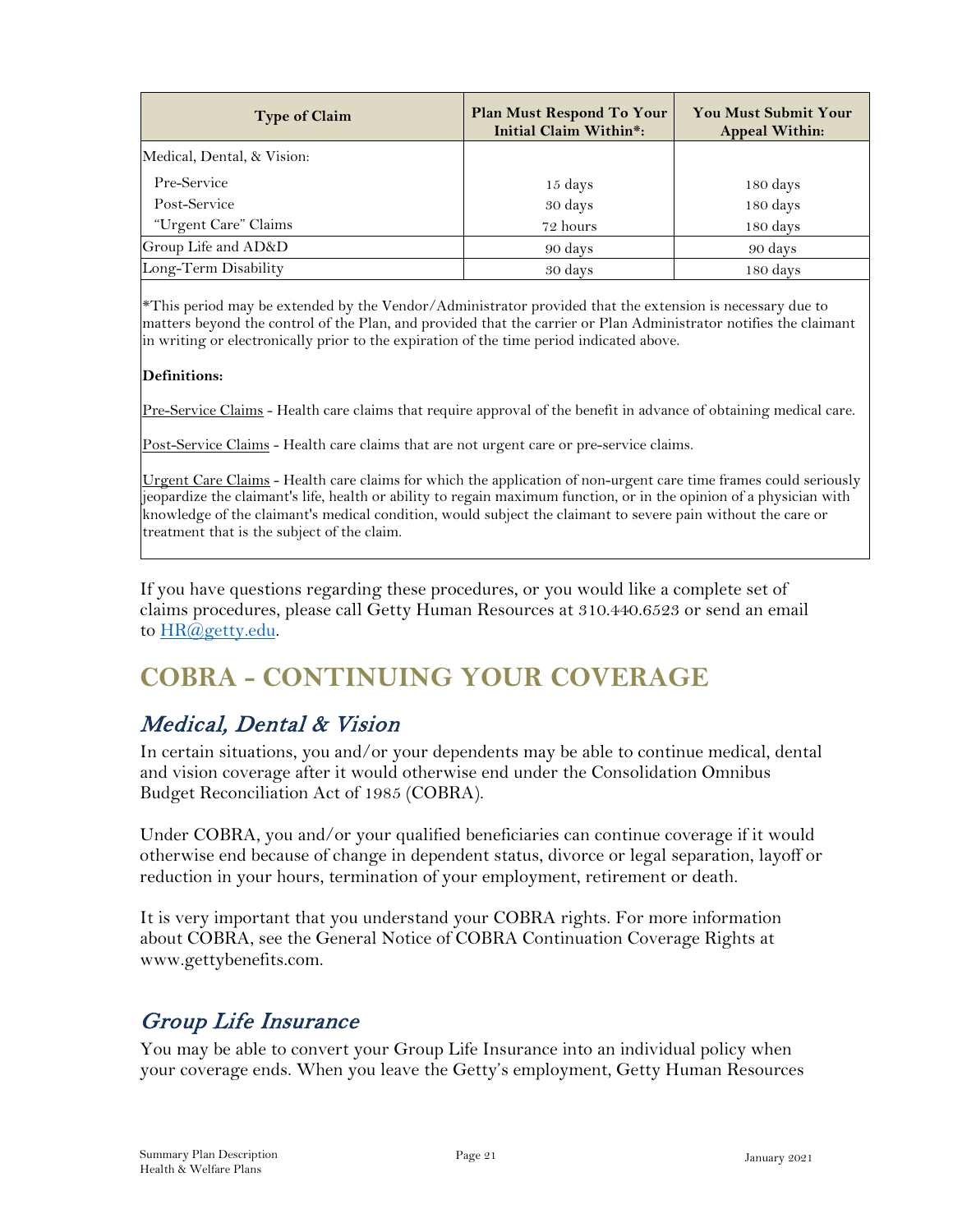will send you a Notice of Conversion which gives instructions on how to convert your coverage.

For more information about conversion rights, call the insurance carrier directly. See page 24 for Carrier Contact Information.

# <span id="page-22-0"></span>Certificates of Coverage

In order to provide proof to a new employer of your previous health coverage, the carrier will send you a certificate when coverage is lost under the Getty Health Plan identifying your (and your dependents') previous health coverage.

Please contact the insurance carrier directly to request your coverage certificate. If you have problems obtaining your coverage certificate, please contact Getty Human Resources at 310.440.6523 or [HR@getty.edu.](mailto:HR@getty.edu)

If you elect COBRA continuation coverage, you will also receive a coverage certificate after COBRA coverage ends. Keep a copy of the coverage certificate(s) you receive. You may also request an additional coverage certificate within 24 months from the date coverage was lost.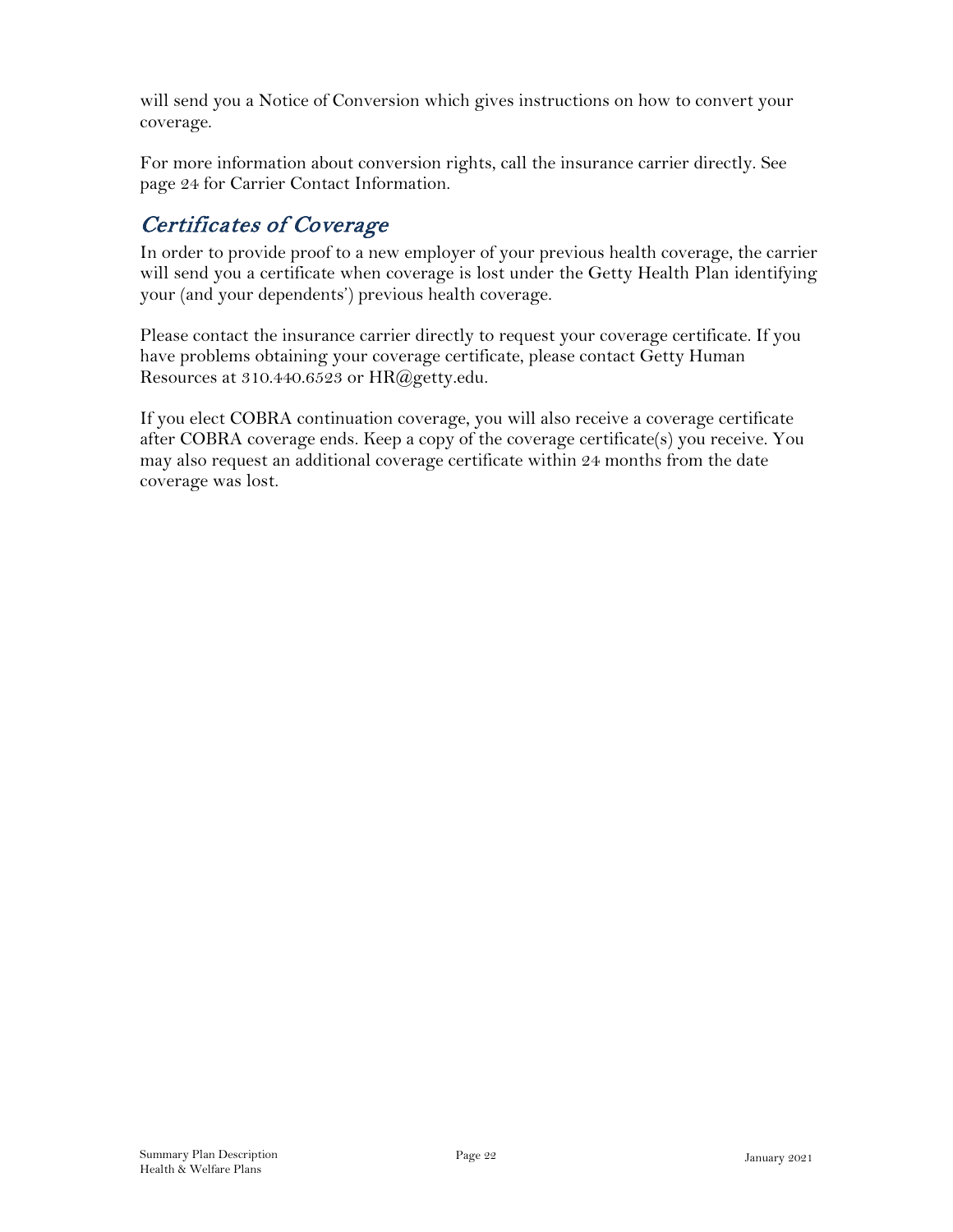# <span id="page-23-0"></span>**ERISA PLAN INFORMATION**

| <b>Official Plan</b><br><b>Name</b>      | The J. Paul Getty Trust Health & Welfare Plan                                                                                                                                                                                                                                                                                                                                                                                                                                                                                                                                                                                                                                                                                                                                               |
|------------------------------------------|---------------------------------------------------------------------------------------------------------------------------------------------------------------------------------------------------------------------------------------------------------------------------------------------------------------------------------------------------------------------------------------------------------------------------------------------------------------------------------------------------------------------------------------------------------------------------------------------------------------------------------------------------------------------------------------------------------------------------------------------------------------------------------------------|
| Plan Document                            | This booklet is a Summary Plan Description (SPD) of the Plan. You should refer to the official insurance<br>contracts for more extensive information. If there is any conflict between the information summarized in<br>this SPD and the official plan contracts, the contracts will govern.                                                                                                                                                                                                                                                                                                                                                                                                                                                                                                |
| Employer<br><b>Identification Number</b> | 95-1790021                                                                                                                                                                                                                                                                                                                                                                                                                                                                                                                                                                                                                                                                                                                                                                                  |
| Plan Number                              | 501                                                                                                                                                                                                                                                                                                                                                                                                                                                                                                                                                                                                                                                                                                                                                                                         |
| Plan Administrator                       | The J. Paul Getty Trust<br>Attn: Director, Getty Human Resources<br>1200 Getty Center Drive, Suite 400<br>Los Angeles, CA 90049-1681<br>310.440.6523<br>HR@getty.edu<br>The administration of the Plan shall be under the supervision of the Plan Administrator. To the fullest<br>extent permitted by law, the Plan Administrator shall have the discretion to determine all matters<br>relating to eligibility, coverage and benefits under the Plan, and the Administrator shall have the<br>discretion to determine all matters relating to the interpretation and operation of the Plan. Any<br>determination by the Plan Administrator shall be final and binding, in the absence of clear and<br>convincing evidence that the Plan Administrator acted arbitrarily and capriciously. |
| Type or Source of<br>Funding             | The benefits are funded by contributions made by the Getty; however, you are required to contribute to<br>the Plan for medical and/or dental coverage.                                                                                                                                                                                                                                                                                                                                                                                                                                                                                                                                                                                                                                      |
| Requests for<br>Information              | If you have questions about your benefits, please email Getty Human Resources at $HR@getty.edu$ or<br>call the Benefits Phone Line at 310.440.6523. All requests, appeals, elections and other communications<br>should be in writing and should be hand delivered or sent by certified mail.                                                                                                                                                                                                                                                                                                                                                                                                                                                                                               |
| Continuing the Plan                      | The Getty intends to continue the Health & Welfare Plan indefinitely but reserves the right to change or<br>end the Plan (including any of the individual plans) if necessary. If the Plan ends, all coverage under it<br>will be discontinued immediately. From time to time, the Getty may find that changes to the Plan are<br>necessary. After study of the situation, the Plan Administrator will implement the changes.                                                                                                                                                                                                                                                                                                                                                               |
| Assignment of Benefits                   | For the protection of your interests and those of your dependents, except for the Group Life Insurance<br>Plan, your benefits under the Health & Welfare Plans cannot be assigned to someone else. To the extent<br>permitted by law, your benefits are not subject to garnishment or attachment. However, if a qualified<br>domestic relations order requires the Plan to set aside a portion of your benefit for your ex-spouse or<br>children, you will have no rights to that portion of your benefit.                                                                                                                                                                                                                                                                                  |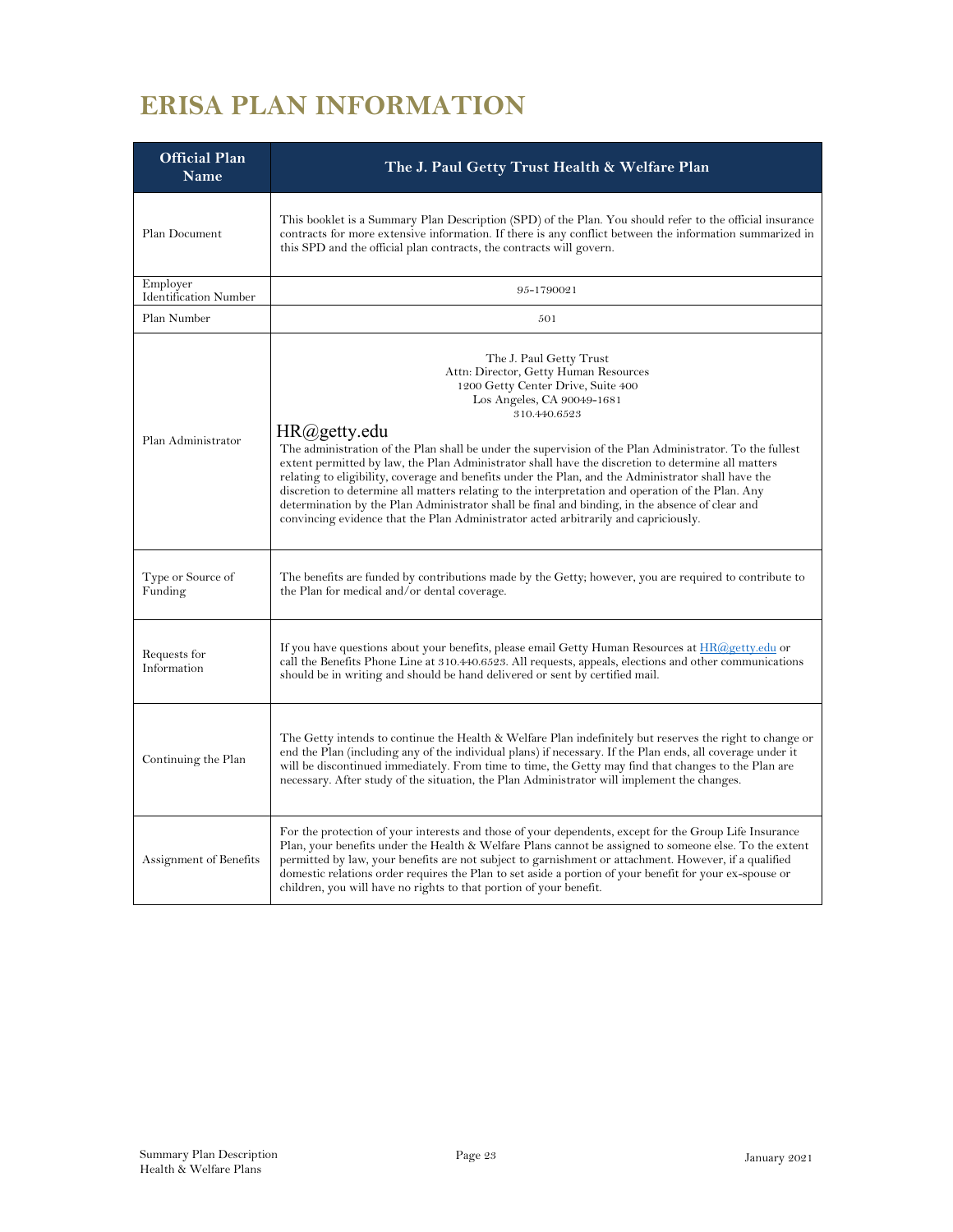# **CARRIER CONTACT INFORMATION**

<span id="page-24-0"></span>

| Plan                                                                                        | Carrier / Administrator                                                                                            | <b>Phone Number</b> |
|---------------------------------------------------------------------------------------------|--------------------------------------------------------------------------------------------------------------------|---------------------|
| Medical - Aetna HDHP Plan<br>Policy #804104                                                 | Aetna Life Insurance Company<br>www.Aetna.com<br>PO Box 14079<br>Lexington, KY 40512-4079                          | 877-869-4077        |
| Medical – HMO Plans<br>· Signature Value Advantage<br>• Signature Value                     | UnitedHealthcare of California<br>P.O. Box 6006<br>Cypress, California 90630<br>www.uhcwest.com/thejpaulgettytrust | 877.630.5898        |
| Dental<br>Policy #74219                                                                     | MetLife<br>Group Dental Claims<br>P.O. Box 14093<br>Lexington, KY 40512-4093<br>www.metlife.com/mybenefits         | 800.942.0854        |
| Vision<br>Policy #00102119                                                                  | Vision Service Plan (VSP)<br>P.O. Box 997100<br>Sacramento, CA 95899-9100<br>www.vsp.com                           | 800.877.7195        |
| Group Life and AD&D<br>Policy #74219<br><b>Business Travel Accident</b><br>Policy #01947040 | MetLife<br>P.O. Box 6115<br>Utica, NY 13504-6115<br>www.metlife.com/mybenefits                                     | 877.ASK.MET7        |
| Employee Assistance Program<br>(EAP)                                                        | West HealthAdvocate Solutions                                                                                      | 866-799-2728        |
| Long-Term Disability<br>Policy #83076198                                                    | The Standard<br>P.O. Box 2800<br>Portland, OR 97208                                                                | 800.368.1135        |

The insurers provide health benefits under contracts issued to the J. Paul Getty Trust. In most cases, these insurers are solely responsible for financing and providing all health benefits under their respective contracts, and the J. Paul Getty Trust has no liability for any benefits due, or alleged to be due, under such contracts.

# <span id="page-24-1"></span>**YOUR RIGHTS AS A PLAN MEMBER**

Participants in the J. Paul Getty Trust Health and Welfare Plan have certain rights and protections under the Employee Retirement Income Security Act of 1974 (ERISA). ERISA provides that all Plan participants shall be entitled to:

Receive Information About Your Plan and Benefits

• Examine without charge, at the Plan Administrator's office and at other specified locations, all documents governing the Plan, including insurance contracts, and a copy of the latest annual report (Form 5500 Series) filed by the Plan with theU.S.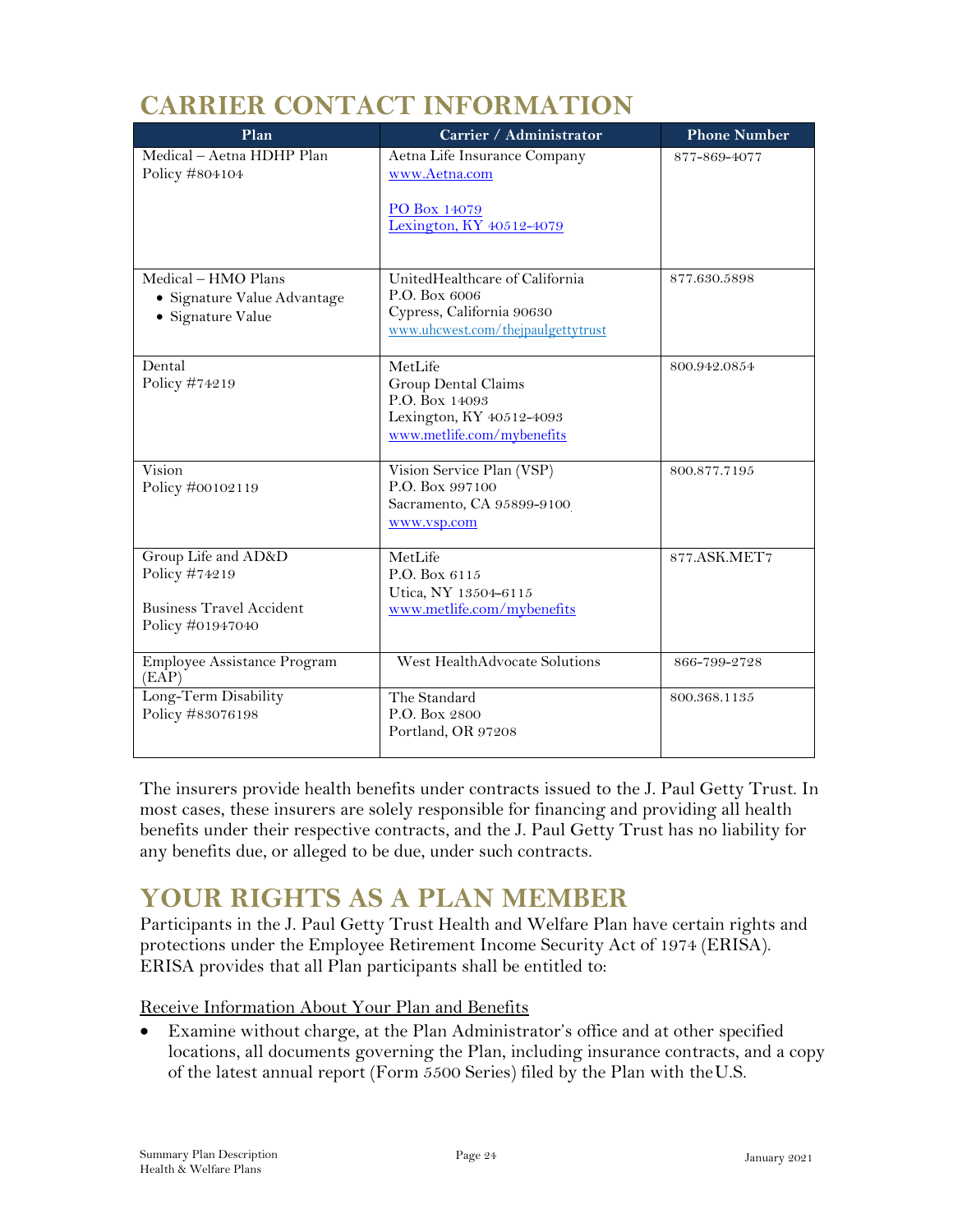Department of Labor and available at the Public Disclosure Room of the Employee Benefits Security Administration.

- Obtain, upon written request to the Plan Administrator, copies of all Plan documents governing the operation of the applicable plan, including insurance contracts, copies of the latest annual report (Form 5500 Series) and an updated Summary Plan Description. The Plan Administrator may require a reasonable charge for thecopies.
- Receive a summary of the Plan's annual financial report. The Plan Administrator is required by law to furnish each participant with a copy of the Summary Annual Report.

#### Prudent Actions by Plan Fiduciaries

In addition to creating rights for Plan participants, ERISA imposes duties upon the people who are responsible for the operation of the applicable employee benefit plan.

The people who operate the Plan, called "fiduciaries" of the Plan, have a duty to do so prudently and in the interest of you and other Plan participants and beneficiaries. No one, including your employer or any other person, may fire you or otherwise discriminate against you in any way to prevent you from obtaining a benefit or exercising your rights under ERISA.

#### Enforce Your Rights

If your claim for a benefit is denied or ignored, in whole or in part, you have a right to know why this was done, to obtain copies, without charge, of documents relating to the decision, and to appeal any denial, all within certain time schedules.

Under ERISA, there are steps you can take to enforce the above rights. For instance, if you request a copy of Plan documents or the latest annual report from the Plan and do not receive them within 30 days, you may file suit in a federal court. In such a case, the court may require the Plan Administrator to provide the materials and pay you up to \$110 a day until you receive the materials, unless the materials were not sent because of reasons beyond the control of the Plan Administrator. If you have a claim for benefits which is denied or ignored, in whole or in part, you may file suit in a state or federal court. In addition, if you disagree with the Plan's decision or lack thereof concerning the qualified status of a medical child support order, you may file suit in a federal court. If it should happen that Plan fiduciaries misuse the Plan's money, or if you are discriminated against for asserting your rights, you may seek assistance from the U.S. Department of Labor, or you may file suit in a federal court. The court will decide who should pay court costs and legal fees. If you are successful, the court may order the person you have sued to pay these costs and fees. If you lose, the court may order you to pay these costs and fees if, for example, it finds that your claim is frivolous.

#### Assistance with Your Questions

If you have any questions about the Plan, you should contact the Plan Administrator. If you have any questions about this statement or about your rights under ERISA, or if you need assistance in obtaining documents from the Plan Administrator, you should contact the nearest office of the Employee Benefits Security Administration, U.S. Department of Labor, listed in your telephone directory or the Division of Technical Assistance and Inquiries, Employee Benefits Security Administration, U.S. Department of Labor, 200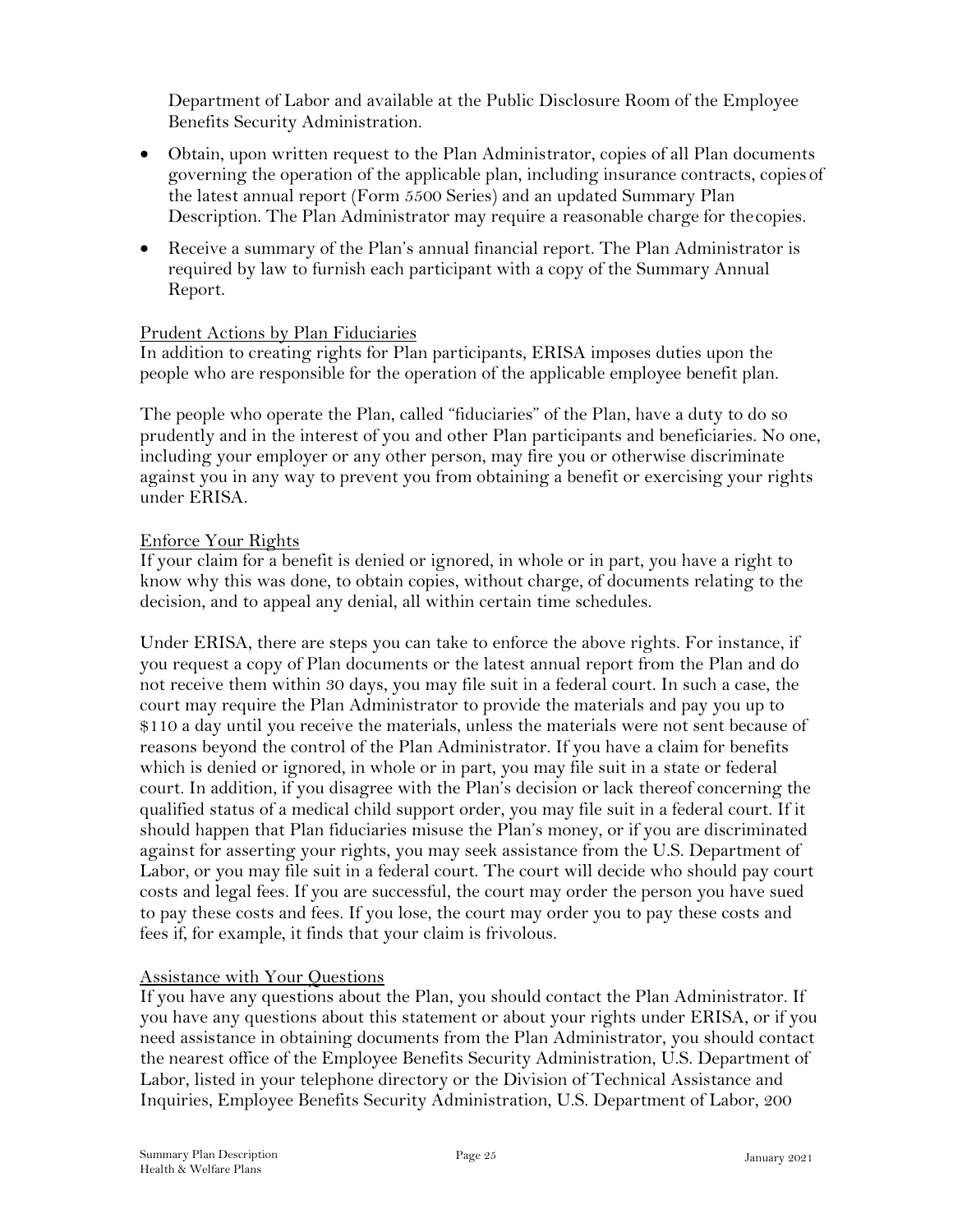Constitution Avenue N.W., Washington, D.C. 20210. You may also obtain certain publications about your rights and responsibilities under ERISA by calling the publications hotline of the Employee Benefits Security Administration.

#### Complaints about Professional Services

If you have any complaints about the service you receive from any of the benefits plans and programs discussed in this SPD, you should contact the insurance company in writing or by telephone, as appropriate. See page 24 for Carrier Contact Information. You should also inform Getty Human Resources of any complaints about service by calling 310.440.6523 or by sending an email to  $HR@g$ etty.edu.

After the insurance company evaluates your complaint, the original provider will be contacted, if appropriate. You will receive notification on the disposition of your complaint generally within 15 days of its receipt.

# <span id="page-26-0"></span>**SPECIAL NOTICES**

# <span id="page-26-1"></span>Medicaid and the Children's Health Insurance Program (CHIP)

If you are eligible for health coverage from your employer but are unable to afford the premiums, some states have premium assistance programs that can help pay for coverage. These states use funds from their Medicaid or CHIP programs to help people who are eligible for employer-sponsored health coverage but need assistance in paying their health premiums.

If you or your dependents are already enrolled in Medicaid or CHIP and you live in a state listed below, you can contact your state Medicaid or CHIP office to find out if premium assistance is available.

If you or your dependents are NOT currently enrolled in Medicaid or CHIP, and you think you or any of your dependents might be eligible for either of these programs, you can contact your local Medicaid or CHIP office or dial 1-877-KIDS NOW or [www.insurekidsnow.gov](http://www.insurekidsnow.gov/) to find out how to apply. If you qualify, you can ask the state if it has a program that might help you pay the premiums for an employer-sponsored plan.

Once it is determined that you or your dependents are eligible for premium assistance under Medicaid or CHIP, your employer's health plan is required to permit you and your dependents to enroll in the plan – as long as you and your dependents are eligible but not already enrolled in the employer's plan. This is called a "special enrollment" opportunity, and you must request coverage within 60 days of being determined eligible for premium assistance.

If you live in one of the following states, you may be eligible for assistance in paying your employer health plan premiums. You should contact your state for further information on eligibility:

| <b>State</b> | <b>Website</b>           | <b>Phone</b>   |
|--------------|--------------------------|----------------|
| Alabama      | www.medicaid.alabama.gov | (800) 362-1504 |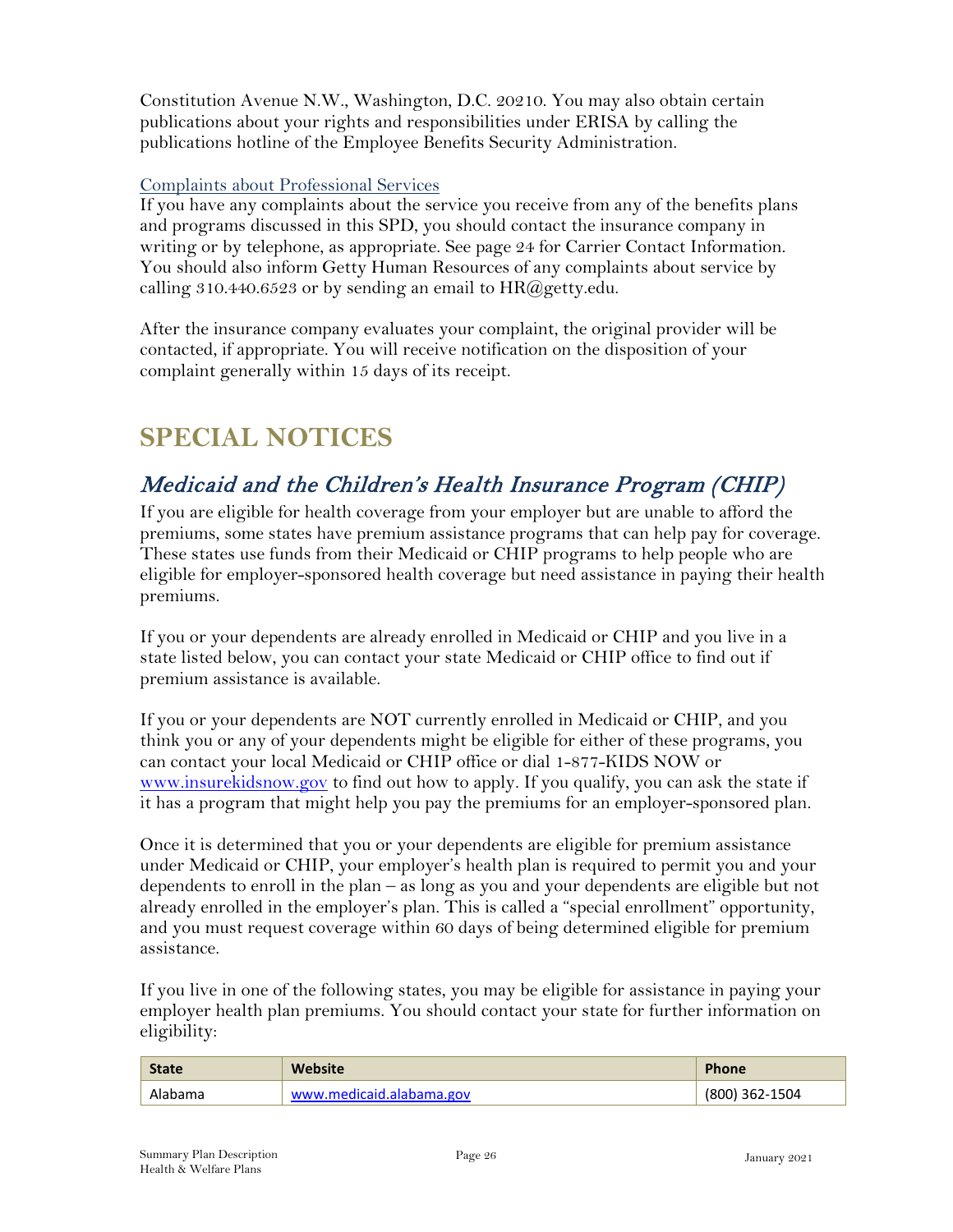| Alaska        | https://health.hss.state.ak.us           | (888) 318-8890     |
|---------------|------------------------------------------|--------------------|
| Arizona       | www.azahcccs.gov                         | (877) 764-5437     |
| Arkansas      | www.arkidsfirst.com                      | (888) 474-8275     |
| California    | www.dhcs.ca.gov                          | (888) 747-1222     |
| Colorado      | www.chipplus.org                         | $(303) 866 - 3243$ |
| Florida       | www.fdhc.stat.fl.us                      | (866) 762-2237     |
| Georgia       | http://dch.georgia.gov                   | (800) 869-1150     |
| Idaho         | www.accesstohealthinsurance.idaho.gov    | (800) 926-2588     |
| Indiana       | www.in.gov                               | (877) 438-4479     |
| Iowa          | www.dhs.state.ia.us                      | (888) 346-9562     |
| Kansas        | www.khpa.ks.gov                          | (800) 766-9012     |
| Kentucky      | http://kidshealth.ky.gov/en/             | (800) 635-2570     |
| Louisiana     | http://bhsfweb.dhh.louisiana.gov/lachip/ | (888) 342-6207     |
| Maine         | http://www.maine.gov/dhhs/               | (800) 321-5557     |
| Massachusetts | www.mass.gov/MassHealth                  | (800) 462-1120     |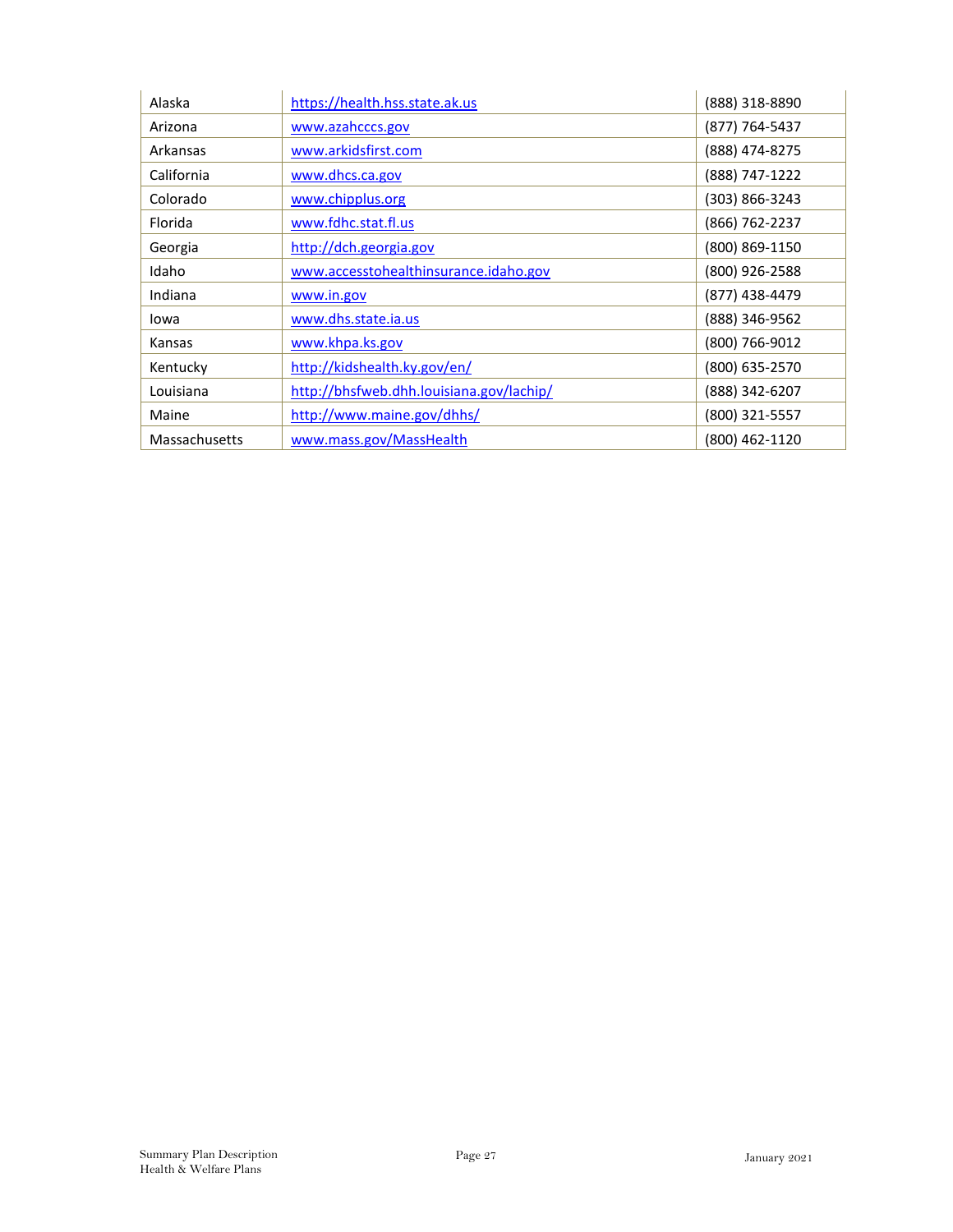| <b>State</b>      | <b>Website</b>                                       | Phone          |
|-------------------|------------------------------------------------------|----------------|
| Minnesota         | www.dhs.state.mn.us                                  | (800) 657-3739 |
| Missouri          | www.dss.mo.gov/mhd/index.htm                         | (573) 751-6944 |
| Montana           | http://medicaidprovider.hhs.mt.gov                   | (800) 694-3084 |
| Nebraska          | www.dhhs.ne.gov                                      | (877) 255-3092 |
| Nevada            | www.nevadacheckup.state.nv.org                       | (877) 543-7669 |
| New Hampshire     | www.dhhs.state.nh.us                                 | (800) 852-3345 |
| New Jersey        | www.njfamilycare.org                                 | (800) 701-0710 |
| <b>New Mexico</b> | www.hsd.state.nm.us/mad                              | (888) 997-2583 |
| <b>New York</b>   | http://www.health.state.ny.us/health_care/medicaid   | (800) 541-2831 |
| North Carolina    | www.nc.gov                                           | (919) 855-4100 |
| North Dakota      | http://www.nd.gov/dhs/services/medicalserv/medicaid/ | (800) 755-2604 |
| Oklahoma          | http://www.insureoklahoma.org/                       | (888) 365-3742 |
| Oregon            | www.oregonhealthykids.gov                            | (877) 314-5678 |
| Pennsylvania      | http://www.chipcoverspakids.com/                     | (800) 644-7730 |
| Rhode Island      | www.dhs.ri.gov                                       | (401) 462-5300 |
| South Carolina    | http://www.dhhs.state.sc.us/                         | (888) 549-0820 |
| Texas             | http://www.chipmedicaid.org/                         | (800) 440-0493 |
| Utah              | http://health.utah.gov/medicaid/                     | (866) 435-7414 |
| Vermont           | http://ovha.vermont.gov                              | (800) 250-8427 |
| Virginia          | www.famis.org                                        | (866) 873-2647 |
| Washington        | http://hrsa.dshs.wa.gov/applehealth/                 | (877) 543-7669 |
| West Virginia     | http://www.wvchip.org/                               | (304) 342-1604 |
| Wisconsin         | http://dhs.wisconsin.gov/medicaid/                   | (800) 362-3002 |
| Wyoming           | http://wdh.state.wy.us/healthcarefin/chip/index.html | (307) 777-7531 |

For more information on special enrollment rights, you can contact either:

| U.S. Dept. of Health & Human Services   |
|-----------------------------------------|
| Centers for Medicare & MedicaidServices |
| www.cms.hhs.gov                         |
| 1-877-267-2323                          |
|                                         |

# <span id="page-28-0"></span>Your Rights under the Newborns' & Mothers' Health Protection Act

Group health plans and health insurance issuers generally may not, under federal law, restrict benefits for any hospital stay in connection with childbirth for the mother or newborn child to less than 48 hours following a normal vaginal delivery, or less than 96 hours following a cesarean section. However, federal law generally does not prohibit the mother's or newborn's attending provider, after consulting with the mother, from discharging the mother or her newborn earlier than 48 hours (or 96 hours as applicable) after birth. In any case, plans and insurers may not, under federal law, require that a provider obtain authorization from the Plan or the issuer for prescribing a length of stay not in excess of 48 hours (or 96 hours as applicable).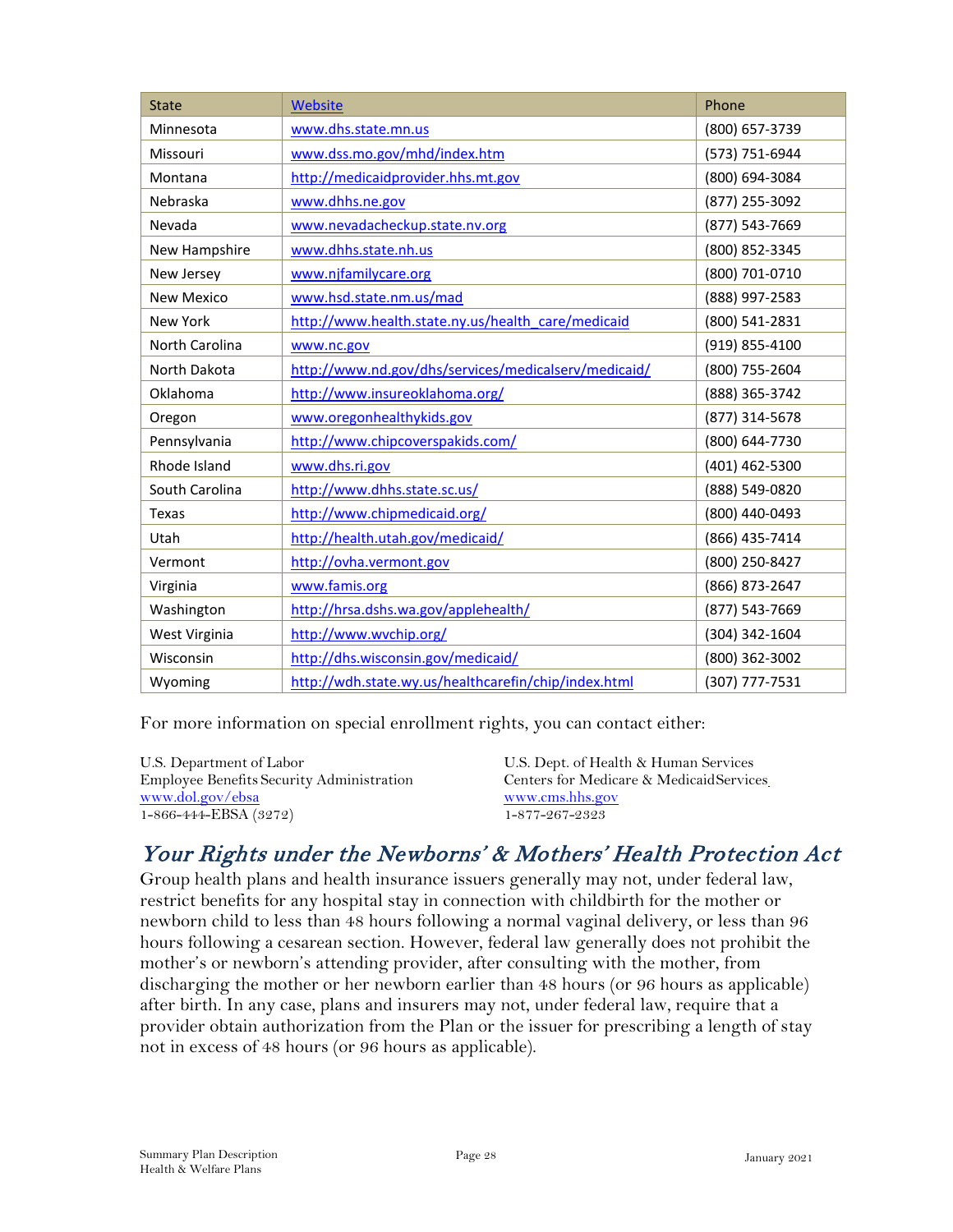# <span id="page-29-0"></span>Women's Health & Cancer Rights Act of 1998

As required by the Women's Health & Cancer Rights Act of 1998 (WHCRA), the Getty's Health and Welfare Plan provides benefits for mastectomy-related services, including all stages of reconstruction and surgery to achieve a 7symmetrical appearance.

If you have any questions regarding this act, contact the insurance carrier. See page 24 for Carrier Contact Information.

### <span id="page-29-1"></span>Notice of Privacy Practices

The J. Paul Getty Trust (the "Getty") is committed to protecting the privacy of health information maintained by its Health and Welfare Plan (the "Plan") AND by the Plan's Business Associates, which are outside vendors who perform services for the Plan, such as Aetna, UnitedHealthcare, MetLife, etc.

The Plan is required by law to protect the privacy of certain health information that may reveal your identity, and to provide you with a copy of this notice which describes the Plan's health information privacy practices. If you have any questions about this notice or would like further information, please email Getty Human Resources at **HR**@getty.edu or call the Benefits Phone Line at 310.440.6523.

#### **Purpose**

The purpose of this notice is to provide you with notice of the Plan's health information protection practices and explain your rights as a participant in the Plan.

#### **The Plan's Responsibilities**

The Plan abides by the terms of this notice currently in effect by maintaining the privacy of your health information and providing you with notice of the Plan's legal duties and privacy practices with respect to your health information.

#### **Notice Revisions**

The Plan reserves the right to revise the terms of this notice and to make the revised terms effective for all health information that it maintains. If the Plan revises this notice, we will make the revised notice available to you within sixty (60) days.

#### **What Health Information is Protected?**

The Plan is committed to protecting the privacy of health information about you. Some examples of protected health information are:

- Information regarding payment for your health care (such as your enrollment in a health plan);
- Information about your health condition (such as a disease you may have);
- Information about health care services you have received or may receive in thefuture (such as an operation);
- Geographic information (such as where you live or work);
- Unique numbers that may identify you (such as your Social Security Number, your phone number, or your driver's license number); and
- Other types of information that may identify who you are.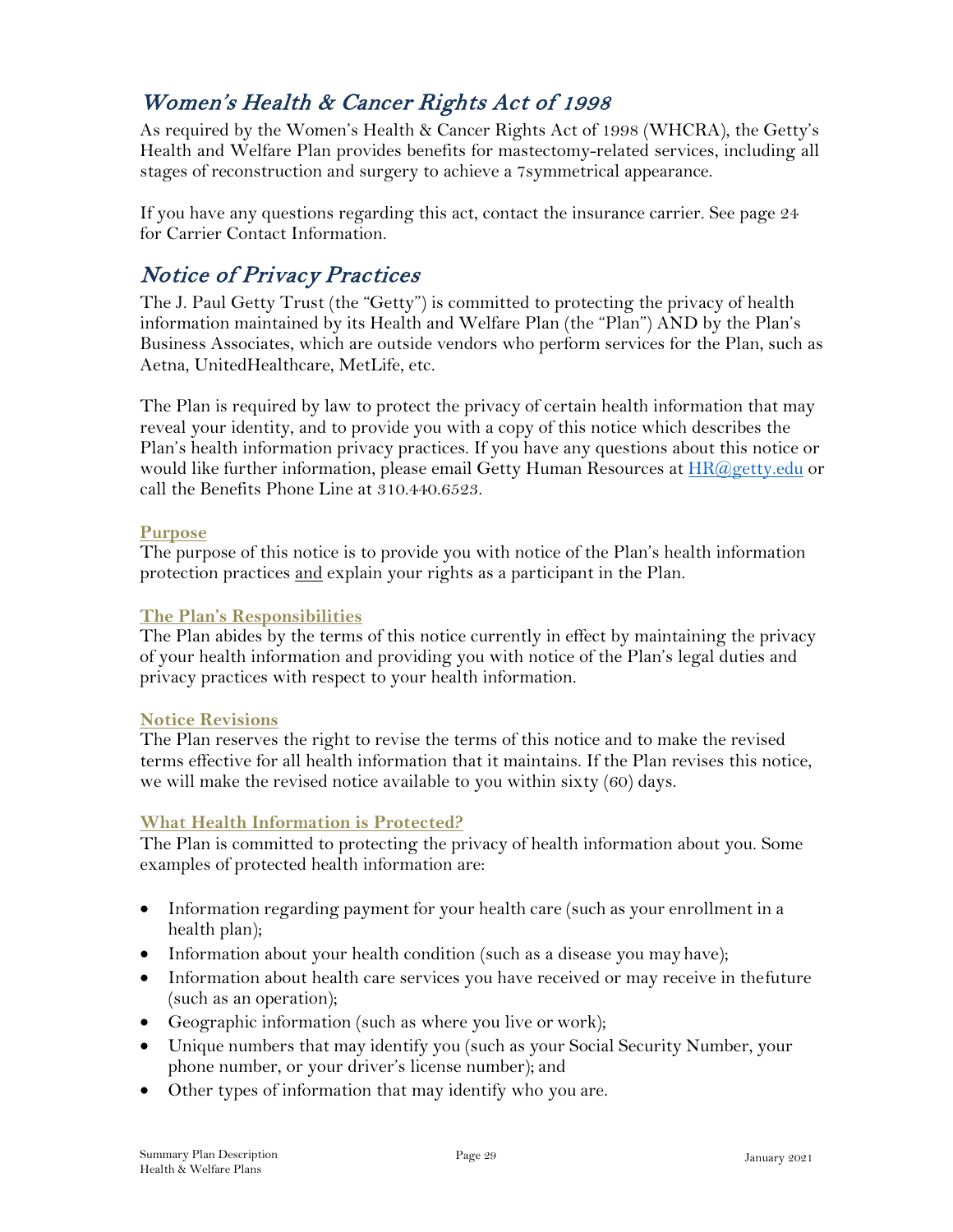#### **How the Plan Uses and Discloses Information About You**

The Plan will only use and disclose your health information without your authorization when necessary for:

- 1. *Treatment, Payment and Health Care Operations*. The Plan may use anddisclose most health information about you for treatment, payment and health care operations without your written authorization. For example:
	- Treatment: The Plan may use or disclose your health information to coordinate treatment by a health care provider.
	- Payment: The Plan uses health information for payment processing, to verify that services provided were covered under thePlan.
	- Health Care Operations: The Plan uses and discloses health informationto audit and review claims payment activity to ensure that claims were paid correctly, or to run the Plan's normal business operations.

Your information may also be disclosed to other persons or organizations outside the Plan so that they may jointly perform certain types of payment activities and health care operations along with the Plan. In addition, the Plan may use or disclose health information that these persons or organizations have received or created about you.

- 2. *Disclosures to the Getty*. The Plan may disclose certain of your health informationto the Getty to the extent permitted by law. For example, upon a request from the Getty, the Plan may disclose health information about you to enable the Getty to obtain premium bids from health plans that might provide health insurance coverage under the group health plan, or to modify, amend, or terminate the Plan. Under no circumstances will the Plan disclose your health information to the Getty for the purpose of employment-related actions or decisions (e.g., for employment termination) or for the purpose of administering any other plan that the Getty may offer.
- 3. *Friends and Family Involved in Your Care and Payment for Your Care.* The Plan may share your health information with friends and family involved in your care and the payment for your care without your written authorization. The Plan will always give you an opportunity to object unless there is insufficient time because of a medical emergency (in which case the Plan Administrator will discuss your preferences with you as soon as possible following the emergency).
- 4. *Emergencies or Public Need*. The Plan may use your health information and share it with others in order to treat you in an emergency or to meet important public needs. The Plan will not be required to obtain your written authorization or any other type of permission before using or disclosing your information for these reasons.
- 5. *Information that Does Not Identify You*. The Plan may use or disclose your health information if the Plan has removed any information that might reveal whoyou are, or for limited purposes if the Plan has removed most information revealing who you are and obtained a confidentiality agreement from the person or organization receiving your health information.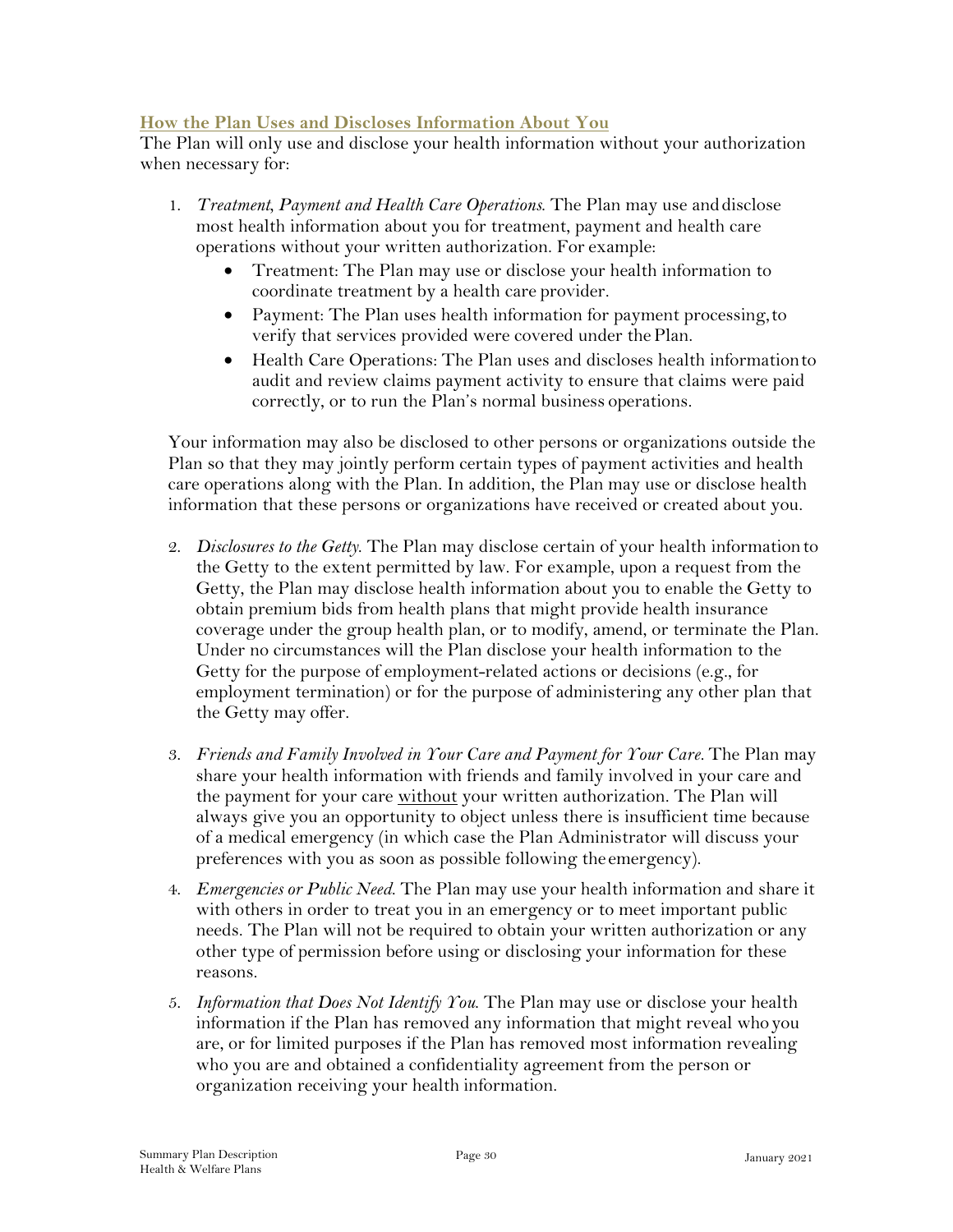#### **Disclosure to the Plan's Business Associates**

The Plan may disclose your health information to Business Associates who have agreed in writing to maintain the privacy of health information as required by law.

#### **Use or Disclosure Requiring Authorization**

The Plan will not use or disclose your health information for purposes other than those described in this notice. If it becomes necessary to disclose any of your health information for other reasons, the Plan will request your written authorization.

*Revoking Authorization*: If you provide written authorization, you may revoke it at any time in writing, except to the extent that the Plan has relied upon the authorization prior to its being revoked.

#### **Use of Disclosure Required or Permitted by Law**

The Plan may disclose your health information to the extent that the law requires for the following reasons:

- Public Health: For public health activities or as required by a public health authority.
- **Health Oversight:** To a health oversight agency for activities, such as audits, investigations and inspections. Oversight agencies include, but are not limited to, government agencies that oversee the health care system, government benefit programs, other government regulatory programs and civil rightslaws.
- Legal Proceedings**:** In response to an order of a court or administrative tribunal or in response to a subpoena, discovery request or other lawfulprocess.
- Law Enforcement: For law enforcement purposes including, but not limited to:
	- Legal process or as otherwise required by law;
	- Limited information requests for identification and location;
	- Use or disclosure related to a victim of a crime;
	- Suspicion that death has occurred as a result of criminal conduct;
	- If a crime occurs on the employer's premises; or
	- In a medical emergency where it is likely that a crime has occurred.
- *Criminal Activity:* As requested by law enforcement authorities, if the use of disclosure is necessary to prevent or lessen a serious and imminent threat tothe health or safety of a person or the public.
- To Avert a Serious Threat to Health or Safety**:** ThePlanmayuseyourhealth information or share it with others when necessary to prevent a serious threat to your health or safety, or the health or safety of another person or the public. In such cases, the Plan will only share your information with someone able to help prevent the threat.
- National Security and Intelligence Activities or Protective Services: The Plan may disclose your health information to authorized federal officials who are conducting national security and intelligence activities or providing protective services to the President or other important officials.
- *Military and Veterans:* If you are in the Armed Forces, the Plan may disclose health information necessary to carry out their military mission(s). The Planmay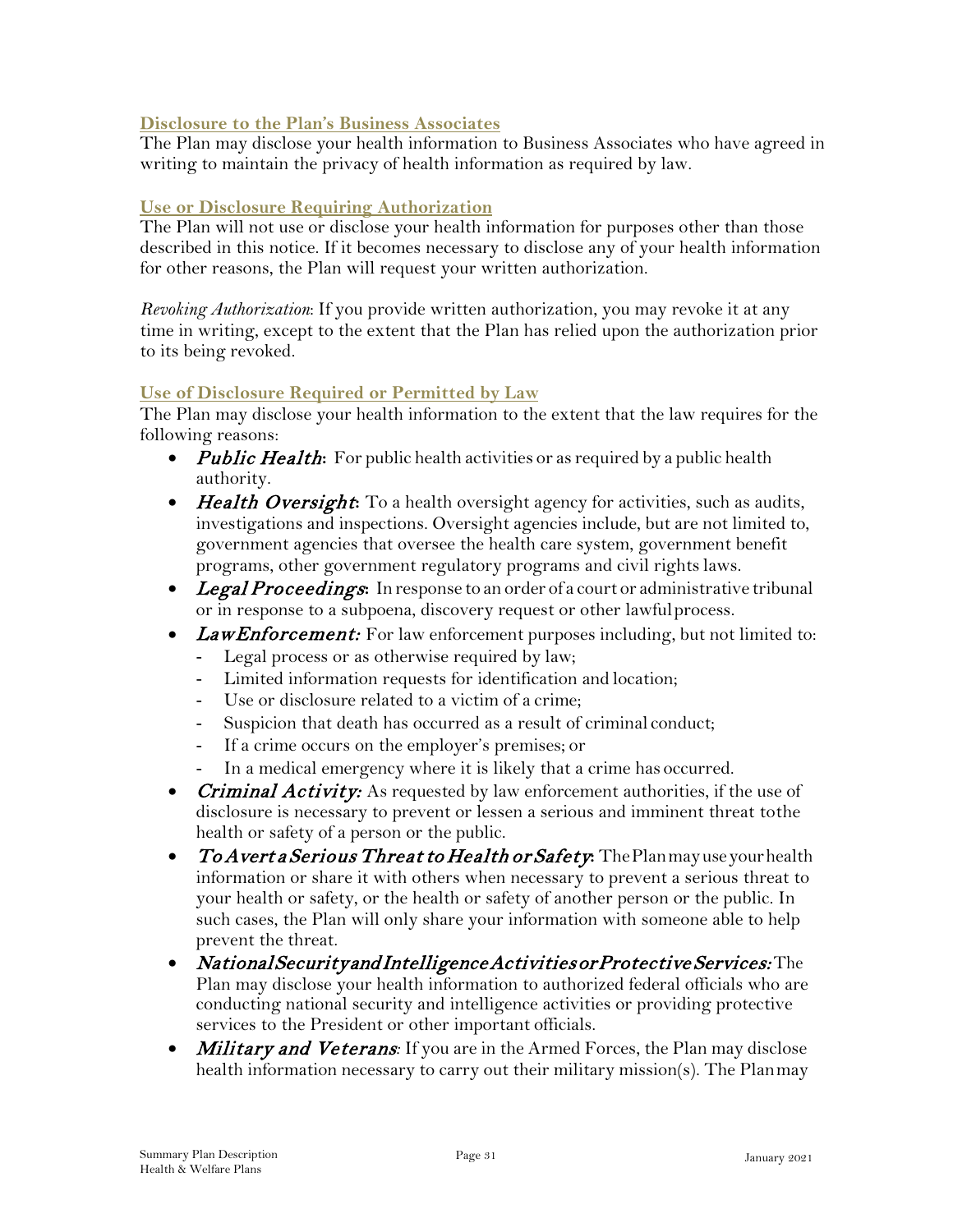also release health information about foreign military personnel to the appropriate foreign military authority or authorities

• Workers' Compensation: The Plan may disclose your health information to the extent necessary to comply with laws relating to workers' compensation or similar programs that provide benefits for work-related injuries.

#### **Review Your Health Information**

You have a right to inspect and obtain a copy of your health information. *If you feel your health information is incorrect, you have the right to request that it be amended.* Go to page 24 for Carrier Contact Information.

#### **Request to Restrict Your Health Information**

You can request restrictions on the use and disclosure of your health information. The Plan is not required to agree to a requested restriction. For example, if a restriction request prevents the Plan from providing service to you or from performing paymentrelated functions, the Plan will not be able to agree to the request. Go to page 24 for Carrier Contact Information.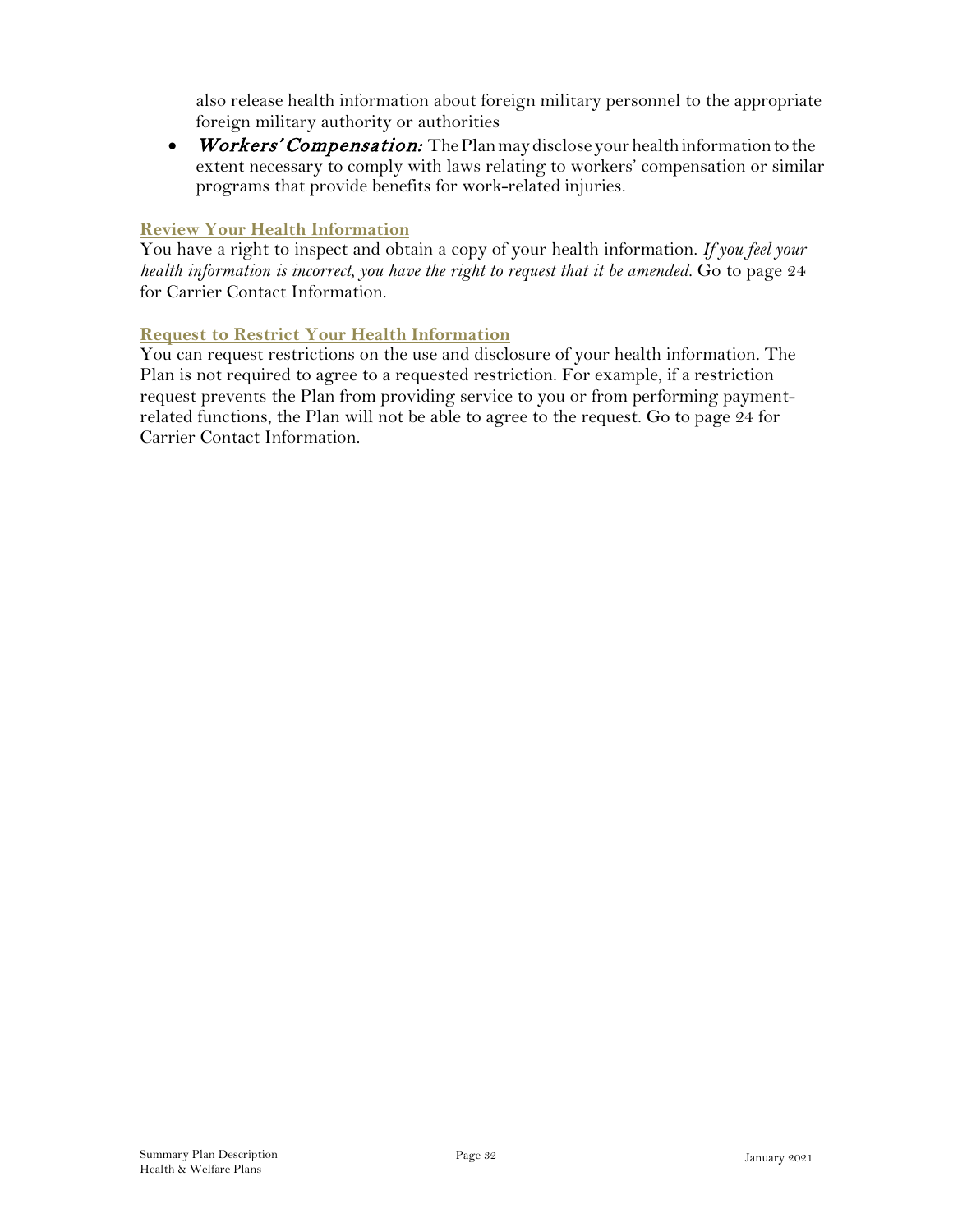#### **Confidential Communication**

When necessary, the Plan may mail your health information to your home. If you feel receiving a copy of your health information at your home could compromise your safety you may request in writing an alternate communication method and/or location. Go to page 24 for Carrier Contact Information.

For example: The participant may decide, for his or her safety, to have correspondence containing his/her health information sent somewhere other than to his/her home, or to have the information sent via fax rather than mailed. The Plan will not ask for an explanation for such requests but may request payment for this service.

#### **Accounting of Disclosures**

If a disclosure of your health information was made for a reason other than treatment, payment or health care operations, you have a right to receive an accounting of the disclosure. If the disclosure was made to you, the Plan will not provide an accounting. To request this accounting, please contact the Plan by calling the toll-free phone number on your identification card, or go to page 24 for Carrier ContactInformation.

#### **Receive a Copy**

You can view and print a copy of this Notice of Privacy Practices at [www.getty.edu/staff.](http://www.getty.edu/staff) You may also request a copy from Getty Human Resources.

#### **Complaints**

If you believe that your privacy rights have been violated, submit a complaint to the Plan or to the U.S. Secretary of Health and Human Services at any time.

#### *To file a complaint with the Plan:*

- a) Call the toll-free telephone number on your identification card; or
- b) Contact Getty Human Resources at 310.440.6523 or send an emailto [HR@getty.edu](mailto:HR@getty.edu)

#### *To file a complaint with the U.S. Secretary of Health and Human Services:*

- a) use the HIPAA Complaint Submission Form at [http://www.hhs.gov/ocr/privacy/hipaa/complaints/index.html;](http://www.hhs.gov/ocr/privacy/hipaa/complaints/index.html%3B) or
- b) send a letter to: U.S. Secretary of Health and Human Services HIPAA Complaint 7500 Security Blvd., C5-24-04 Baltimore, MD 21244

No one will retaliate against you for filing a complaint.

#### **Contact Information**

You may contact the Plan by calling the toll-free telephone number on your identification card or go to page 24 for Carrier Contact Information. To contact a Getty HR representative, call Getty Human Resources at 310.440.6523 or send an email to [HR@getty.edu.](mailto:HR@getty.edu)